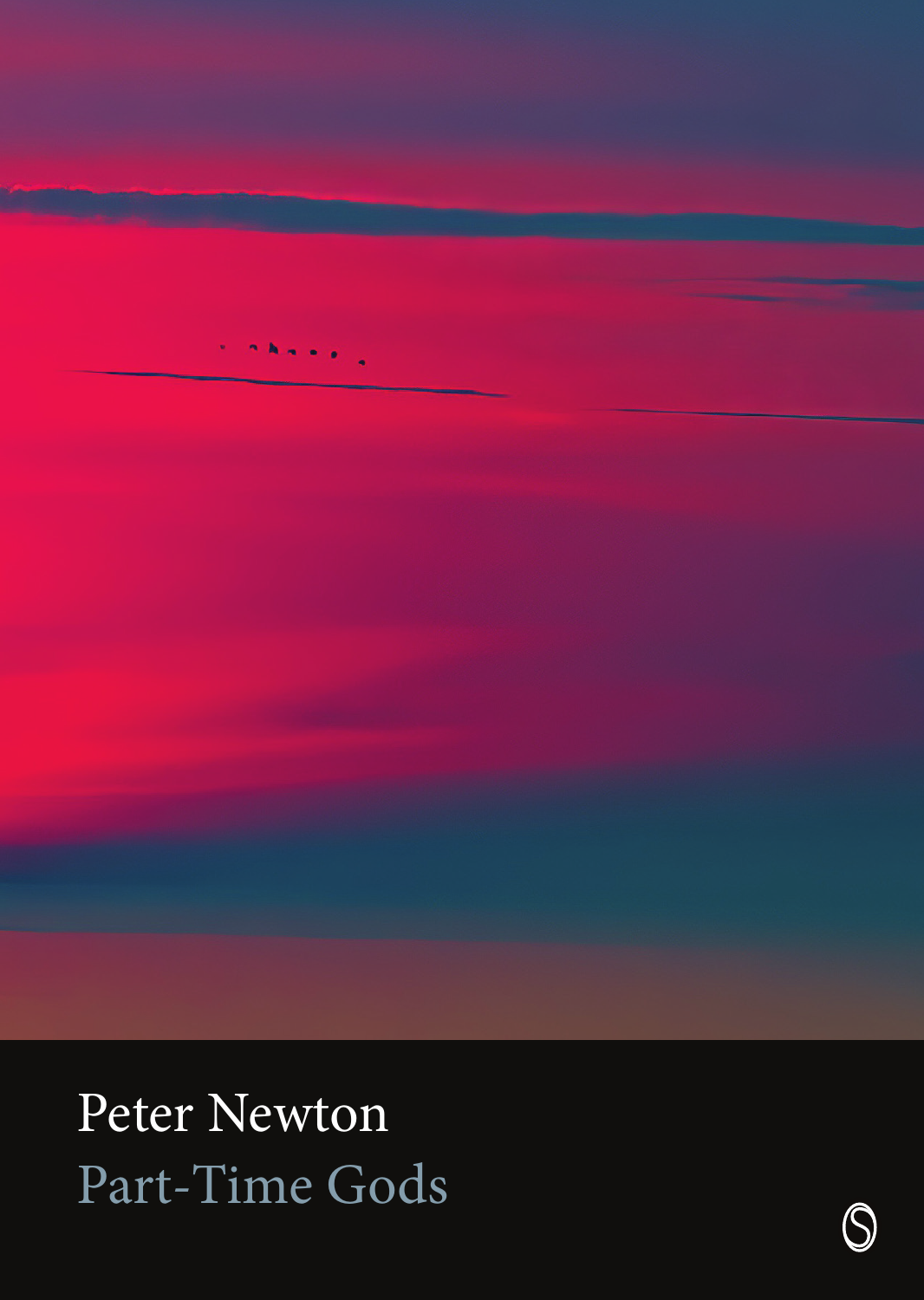First published in Great Britain in 2022 by [Snapshot Press](http://www.snapshotpress.co.uk), Orchard House, High Lane, Ormskirk L40 7SL

at [www.snapshotpress.co.uk/ebooks.htm](http://www.snapshotpress.co.uk/ebooks.htm)

Copyright © Peter Newton 2022

All rights reserved. This eBook may be downloaded for the reader's personal use only. It may not be sold, copied, or circulated in any other way without the prior written permission of the publisher. Further, no part of this eBook may be reproduced, stored in a retrieval system, or transmitted in any form or by any means, electronic, mechanical, photocopying, recording, or otherwise, without the prior written permission of the publisher.

The right of Peter Newton to be identified as the author of this work has been asserted by him in accordance with Section 77 of the Copyright, Designs and Patents Act 1988.

Typeset in Minion Pro

Cover photograph © Didier Aires

Design by John Barlow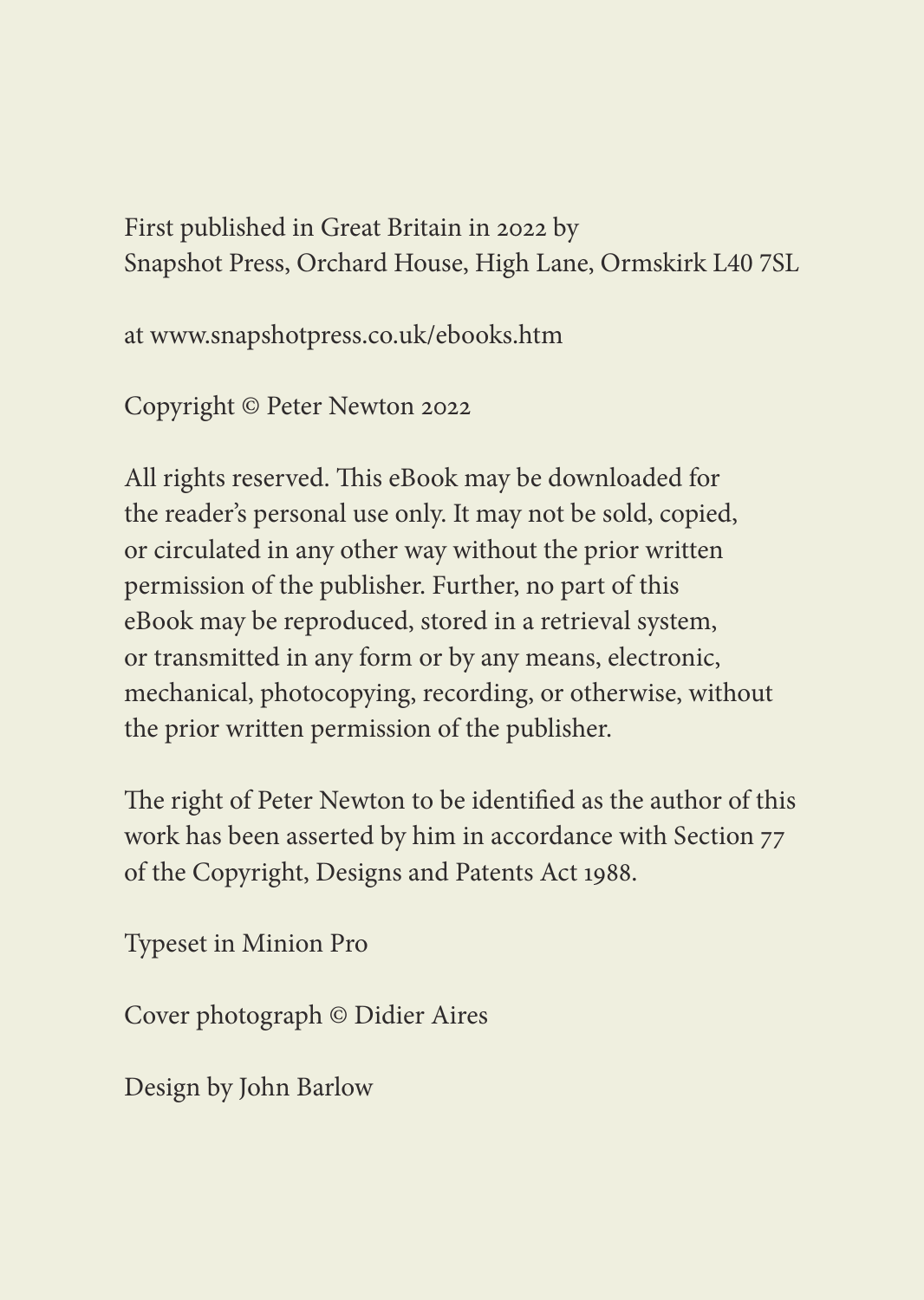# Part-Time Gods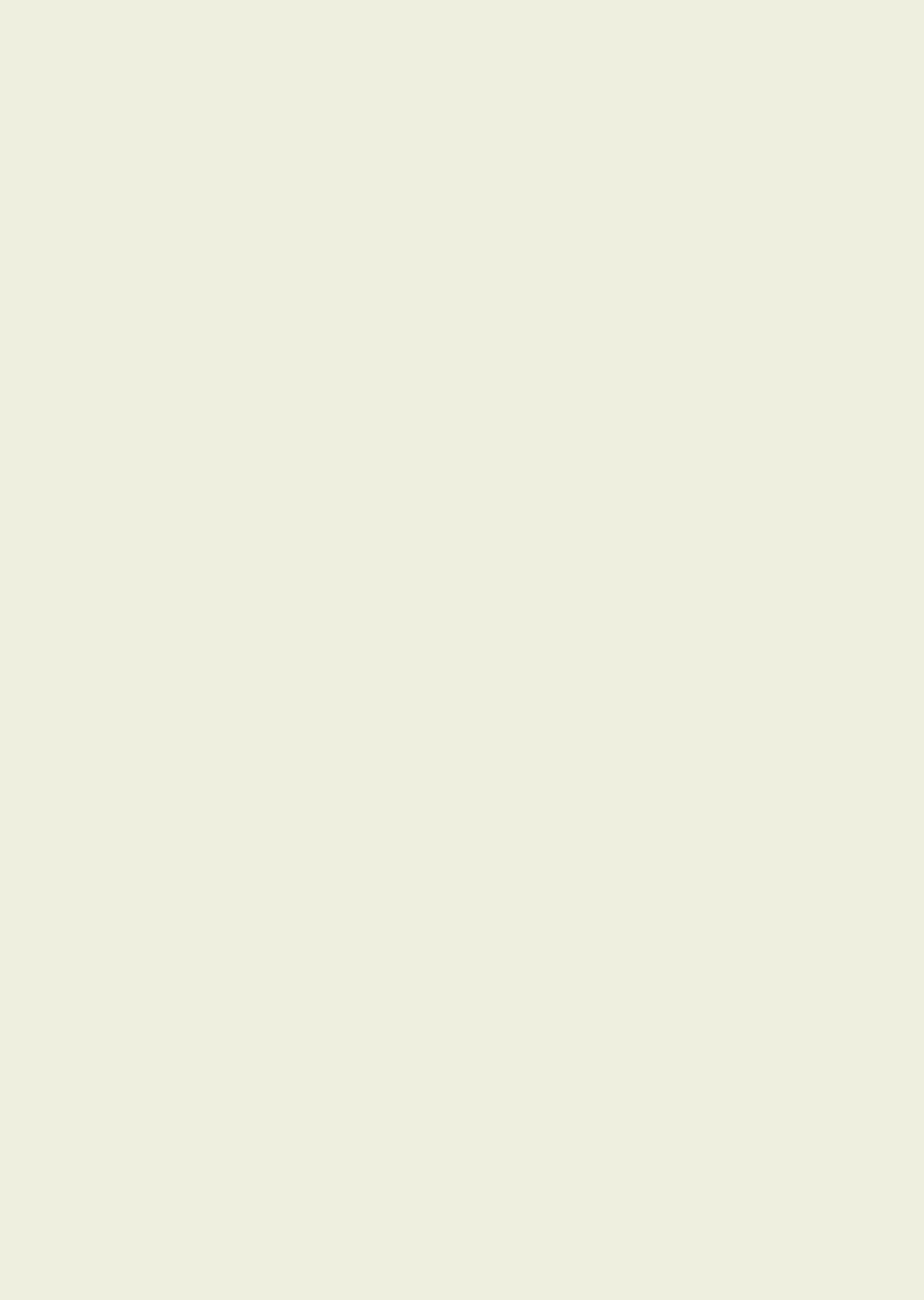## Part-Time Gods

First thing, flip on the bird switch. Rewind the dream spool. Advance to exactly the right spot for remembering. Someone else scrolls the clouds sideways, pops the sun in and out. Someone else calms this ocean, kicks that one awake. Cue the seagulls. There's the Department of Safe Passage over there. The Office of Serendipity down the hall. It's a sprawling complex no one would believe. Still we take a lot of grief from the outside. But like I was tellin' a buddy of mine the other day in the break room, it's not up to us which shoes to wear every morning. For cryin' out loud, not everything's covered in one almighty handbook. Hey, while you're standing there, dial up the magic on that.

magenta sunrise my belief in what I don't know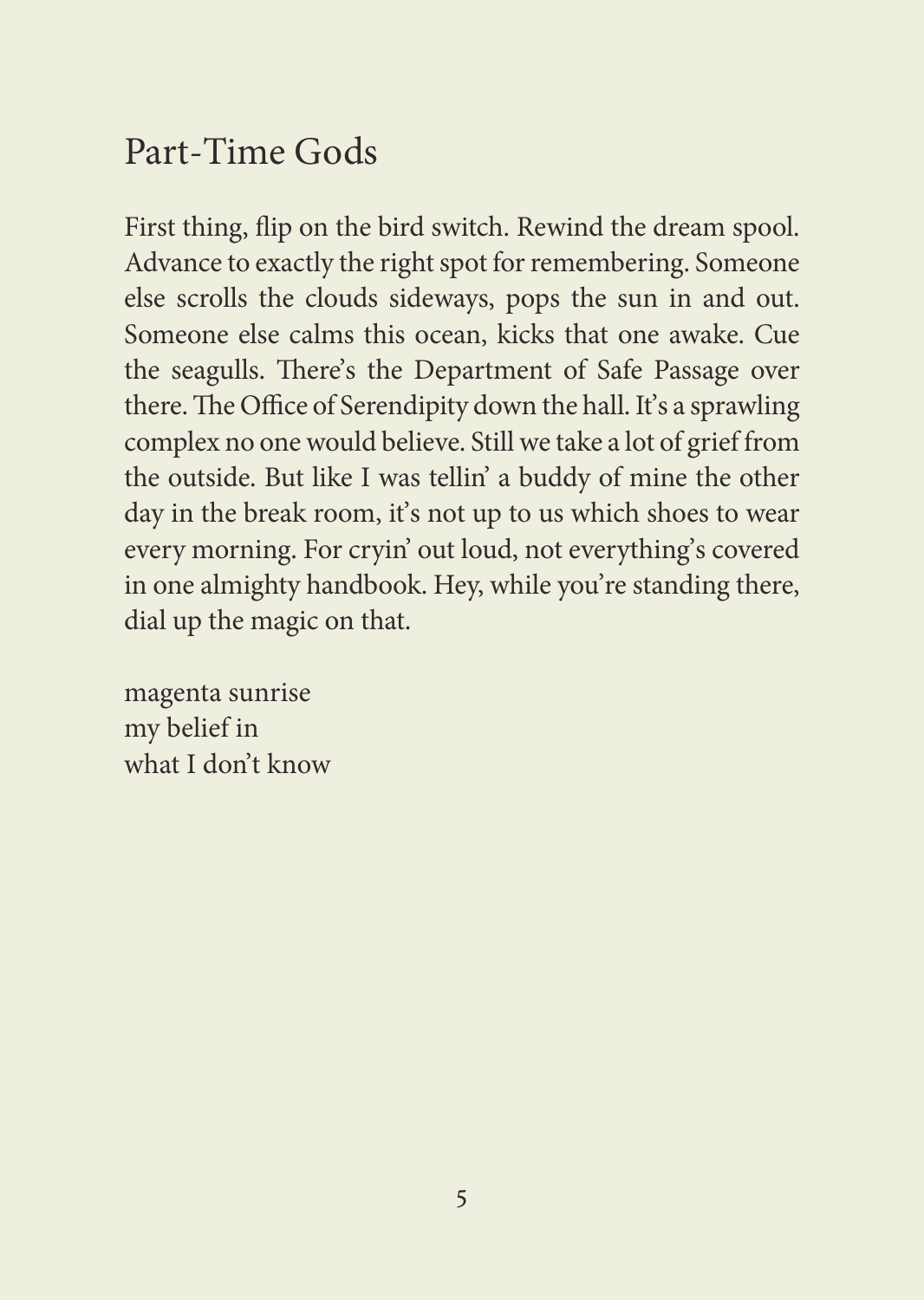## The Anatomy of Hope

We are all on guard. Waiting for word. The topic is locked on the missing Malaysian plane. Thirty-four days of near-constant coverage and tonight they're calling it: The Anatomy of Hope. A blatant ratings grab no one seems to mind. We are listening for the cockpit voice recorders. We are spellbound, hypnotized and desperate for that errant ping. The panel invites us to dive deeper into the mystery. During the commercial break, there's been an outbreak in Africa. A car bomb in Kabul. I am standing in my quiet kitchen, staring back at a row of windows. A soldier at lost attention. The world is in ruins and I am thinking maybe these people on the plane have gone searching. That kingdom of kindness I've heard tell about. Or was that only me talking, spreading rumors of a better world.

> mid-winter the drive-thru cashier's scripted greeting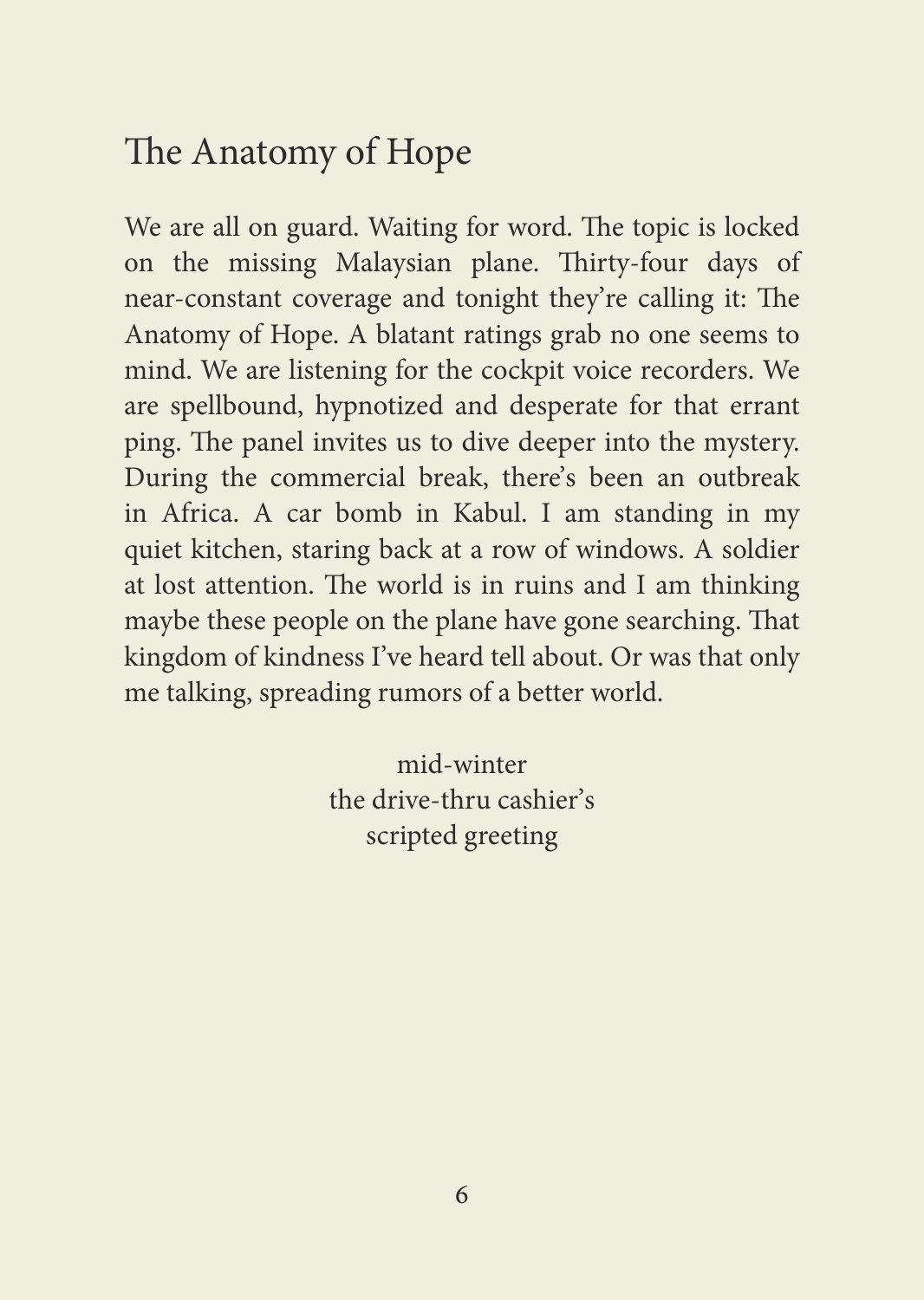## Paradise Road

Every morning of late . . .

their friends failing my folks going steady

I wake writing in my head . . .

Paradise Road my shortcut to and from school

the eulogy for someone I love.

graveside one step closer to knowing him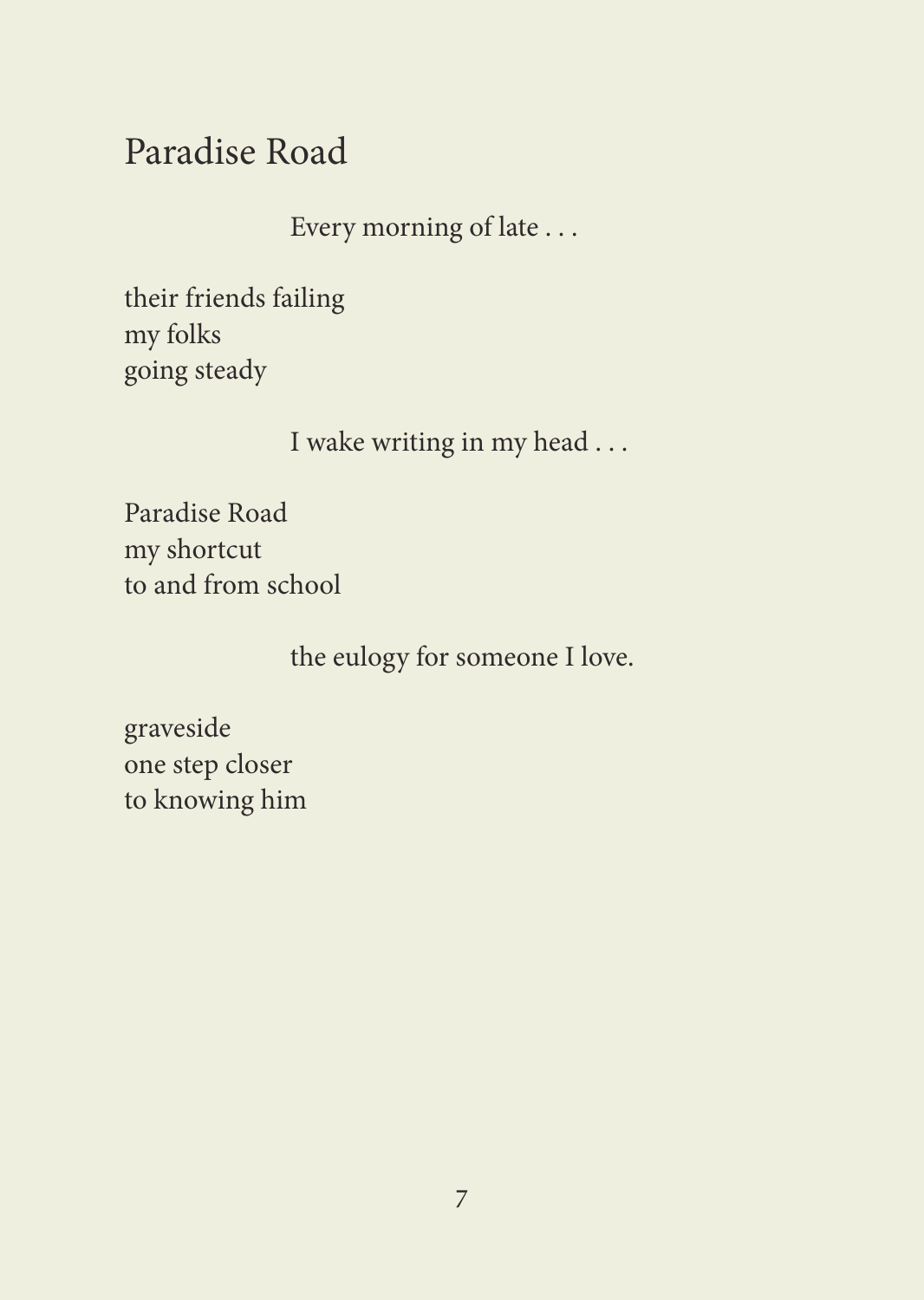## Whooping Creek Church Road

Out here you get used to the solemn faces filing past on their way to pray. Heading to their primitive one-room church in the woods. We heathen sinners learn to live with the history and the old haunts. You learn to let it go, just wave matterof-factly at the pickups that pass as if you belonged here from the beginning.

You're proud of your ramshackle shotgun shack. All the place of worship you need. Out in the middle of nowhere. Perfect for a transplant like you who likes sleep when he's asleep, space when he's awake. The nearest neighbor a new farmer who just moved in a half-mile up the hill. Some guy raising bison trying to ride the buffalo burger craze. You've gotten used to seeing them from your evening perch on the back steps. Come sunset the behemoths stand silhouetted on the ridge like the back of an old nickel.

God's creatures alright. Almost too beautiful to believe . . . the world we live in. Nothing to do but look, listen and feel. This is how you come back to life.

> turning me into one of them a thousand starlings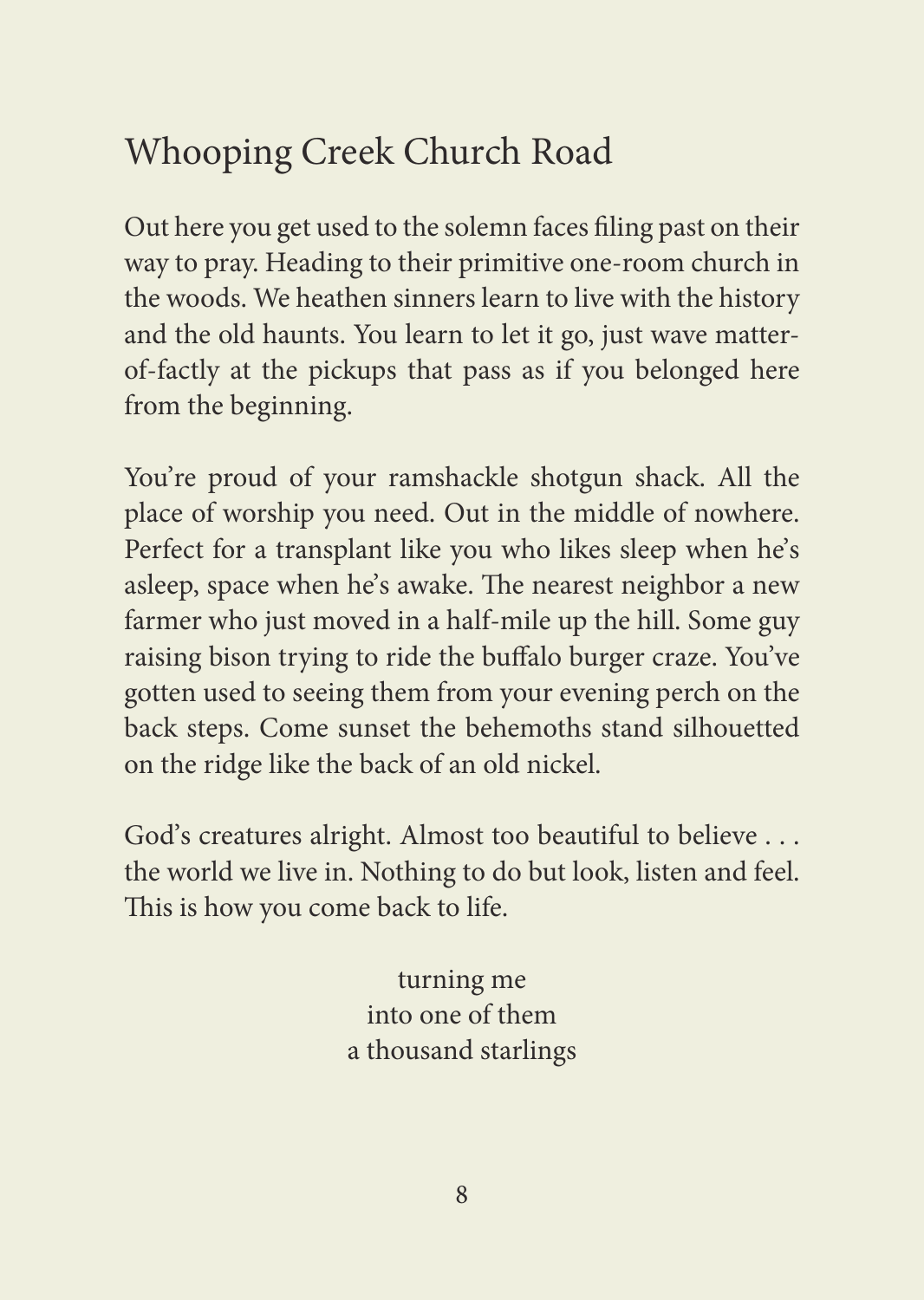## Ace in the Hole

It takes a bit of visual slaloming to look deep into the woods over the moose marsh between the trees to find a clear path through pine boughs past birch bark sloughing off onto masses of scrub brush to see the bright green of a sunlit clearing's tall grass that blankets the inland meadow not impossible but difficult to reach a kind of heaven I can remember and then like a built-in element of suspense when I have aged beyond recognition I might catch a similar glimpse of green and *behold* . . .

three crows four pine treetops my place in the world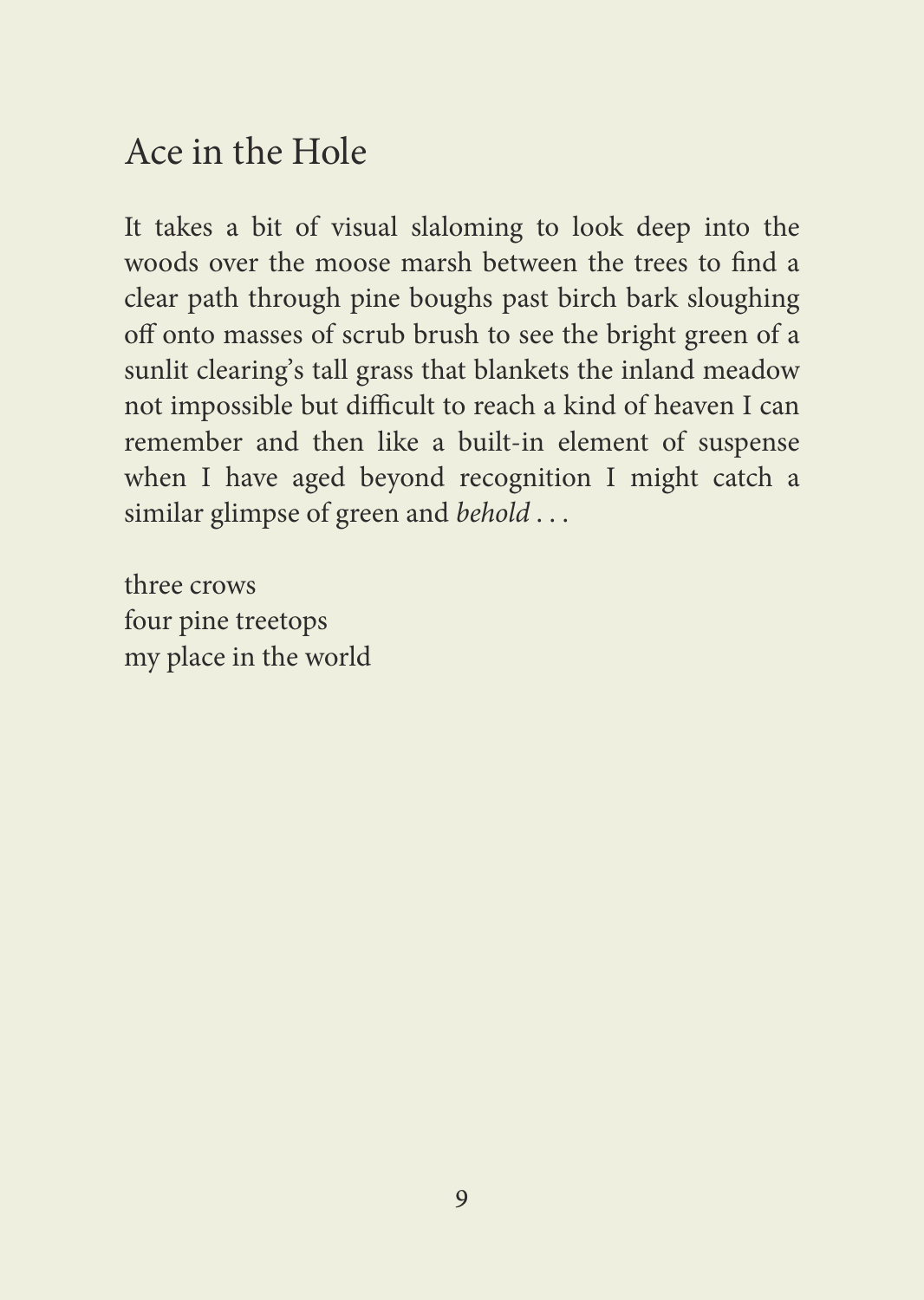### The Usher

"Good Morning," he bellows once the elevator doors slide closed and we ascend. Despite a jacket two sizes too big, there is a fullness about him. His tone is exuberant.

summer's end

Heads bowed, I and a few other passengers rouse from our assumed positions of indifference. Most of us are visitors preoccupied with our own reasons for being in a hospital. We stammer out our delayed greetings: "Morning." "Hello." How's it goin'." He shakes his bald head, tries again. "Thought I'd break the silence . . . I mean, here we are, right?"

the tallest one in line

He owns the force behind his drawn cheeks. Something intact. It's as if he were rallying a team of strangers to give it all they've got: *C'mon peo-ple. I gotta fight this cancer and carry the conversation? Couldn't we just extend a little courtesy?* I take his meaning: You have to fill the space you're given.

at the ice cream truck

The doors slide apart like curtains. The man extends his arm as if introducing me to the world.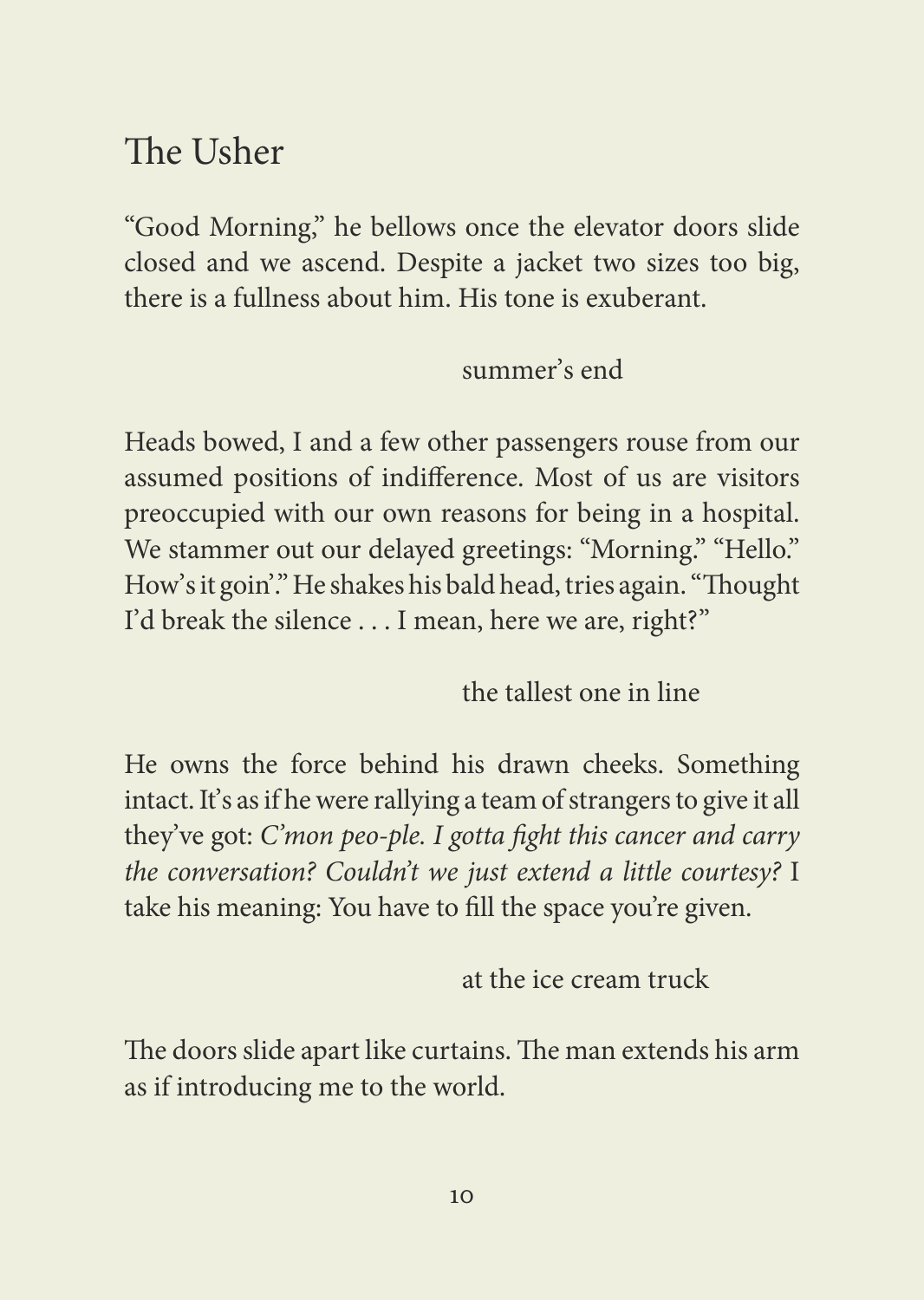## Joy

pops up where you might not expect, unbidden. Take a slow walk on a summer day. Down a dirt road scattered with puddles from last night's downpours. Let the sun make its comeback. Thoreau himself might have sauntered down this same path. Who knows? Frost could've written a poem around here without even trying. Suddenly, a small cloud of blue butterflies startles up from their cooling drink of rainwater. How willing they are to land on anything that lets them.

relationship advice from a firefly on again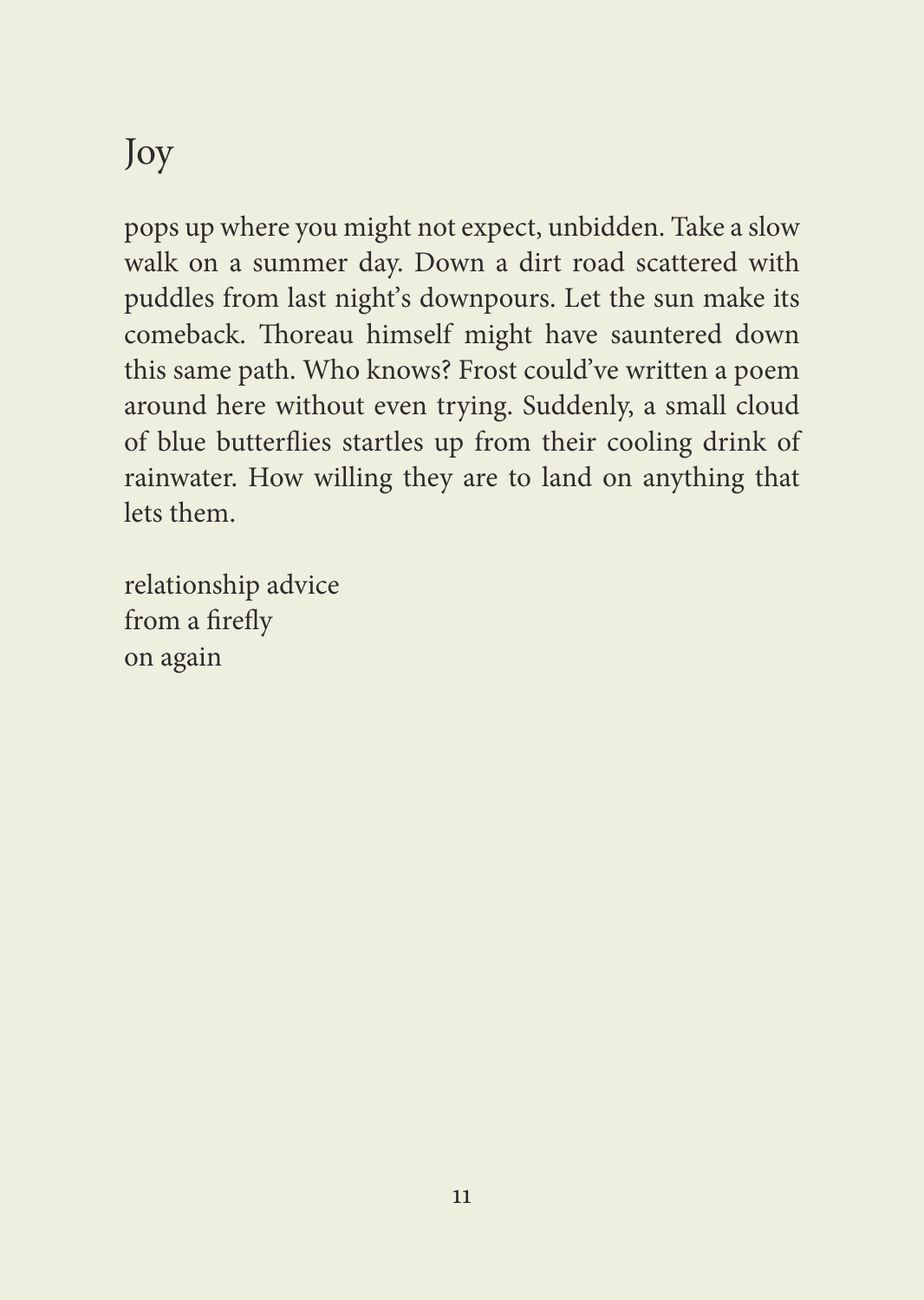## The Ascension

He woke on his last day with the palpable feeling of being an astronaut at lift-off.

Under an esplanade of leaves all moving at once through the nearly invisible hospital sheers he recognized the slow brilliance, a warmth pulsing in complete command of the sun.

heat wave

The curtains rose slowly as if the world was breathing life into the room.

the train cars too fast

A blast of long-stored fuel rushing up through a maze of chambers.

A gush of adrenaline flooding the vessels of his brain.

A flock of pigeons flapping wildly *whoosh* past the window.

to read their graffiti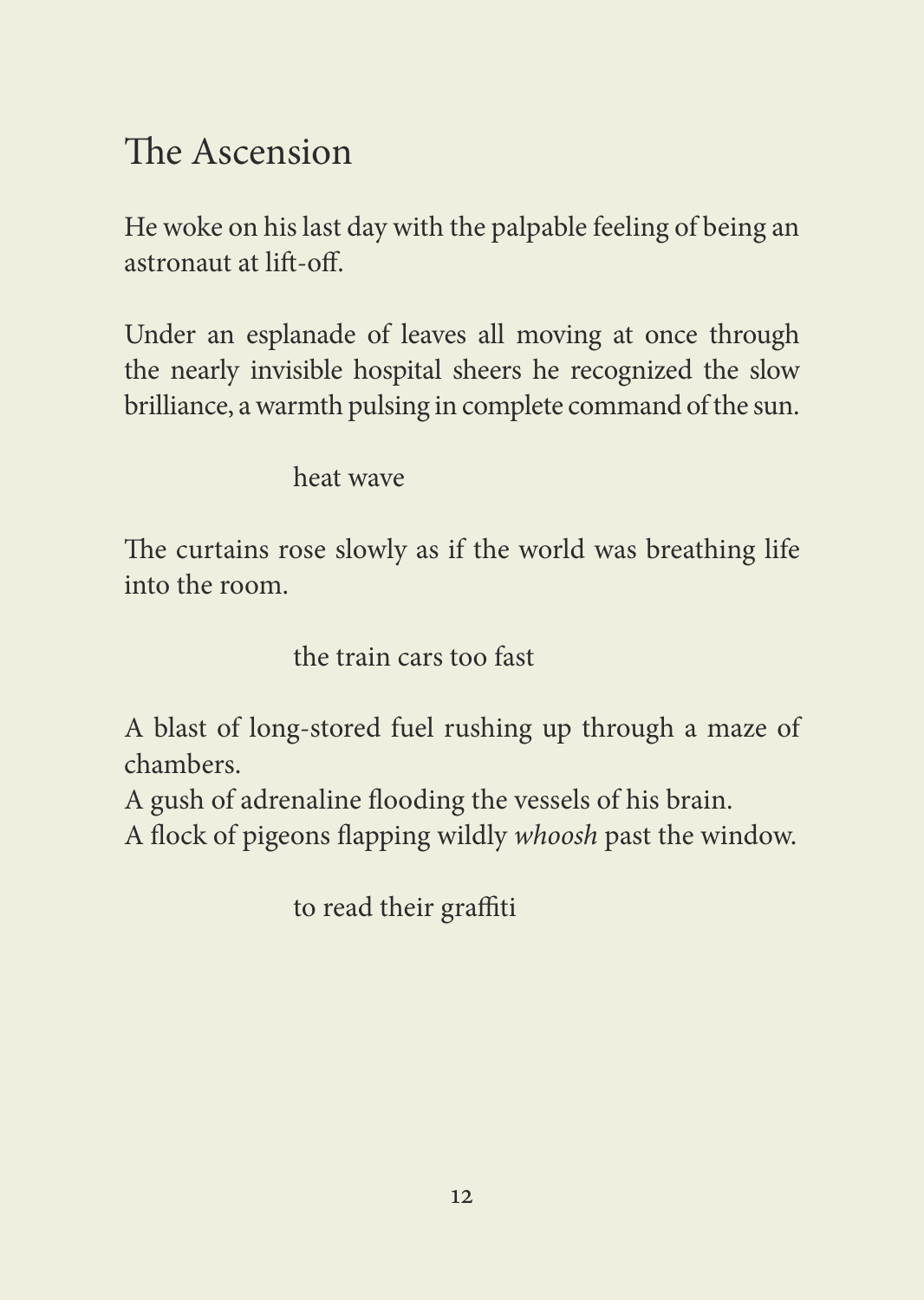## Carousel

Vince says we're all on the same carousel. Sometimes you're riding a lion, sometimes a giraffe. We're here to be humbled. You never know what animal's gonna be open when you climb aboard. Maybe it is a horse. But it could just as easily be a turtle. Either way, we're all getting there.

mentioning her recent loss the cashier hands me my change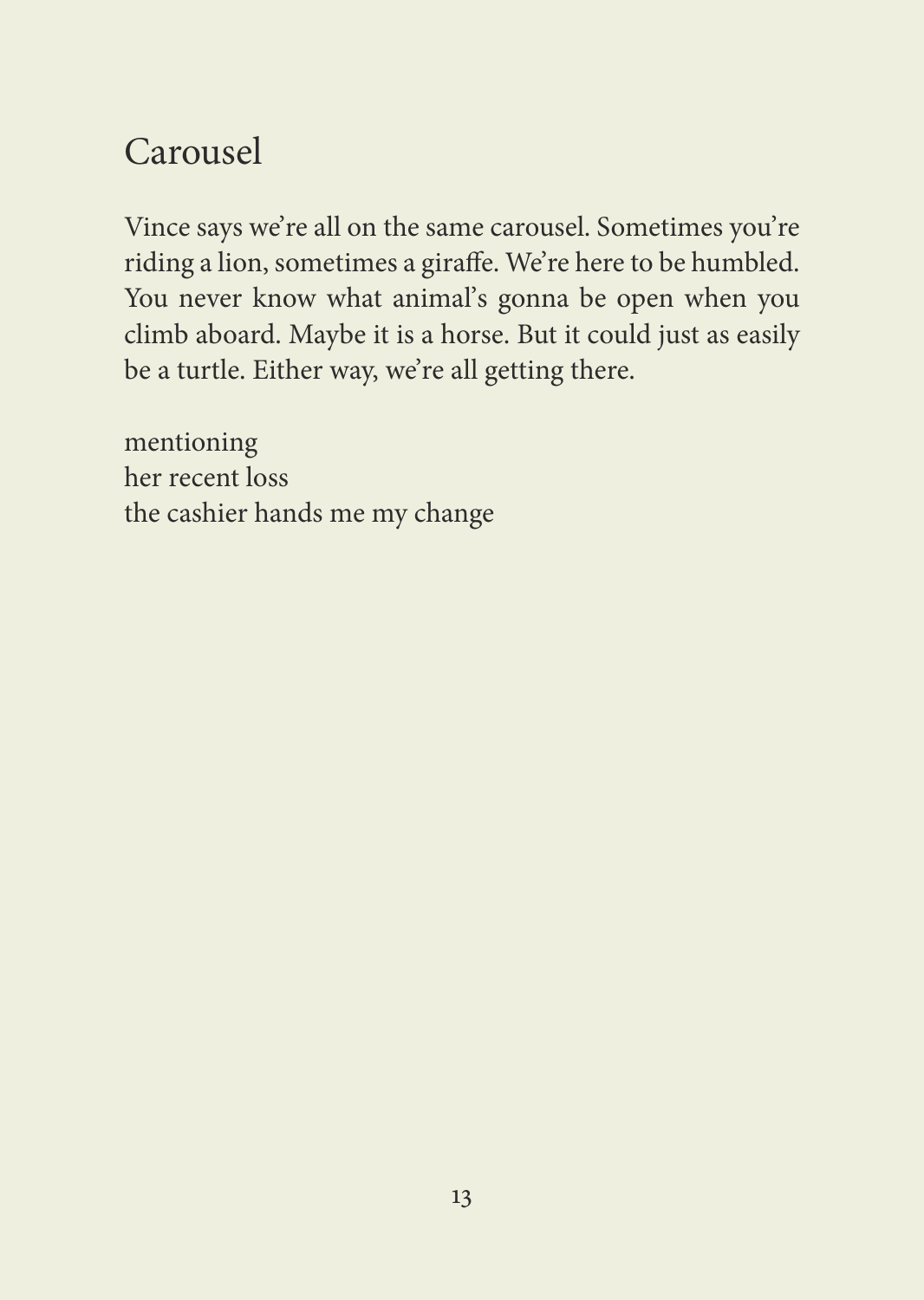## Owl Elegy

The wing was the only salvageable piece from the road kill he had inadvertently caused. It being too beautiful to let the rain ruin. To leave for the crows to undo. Their irreverent plucking and tearing was unthinkable. The feathers were an elegy unto themselves. A pledge to stealth.

#### old orchard

As a retired pilot the man knew what it was like being in the wrong place at the wrong time. He also knew it was wrong not to tend to the body. He buried it right there along the road as a small gesture. A nod to survival. A moment of silence for the hunter and the hunted. What other way to honor the fallen among us.

where a tree once stood

Once home, he laid the wing across the hearth as if it were some sort of offering. He was an atheist. But there was an almost innate pull toward ceremony. Let the fire cure this wing, he thought, forgiving himself. These late gifts, always unexpected, he valued the most. A fact he kept to himself.

ashes for the sapling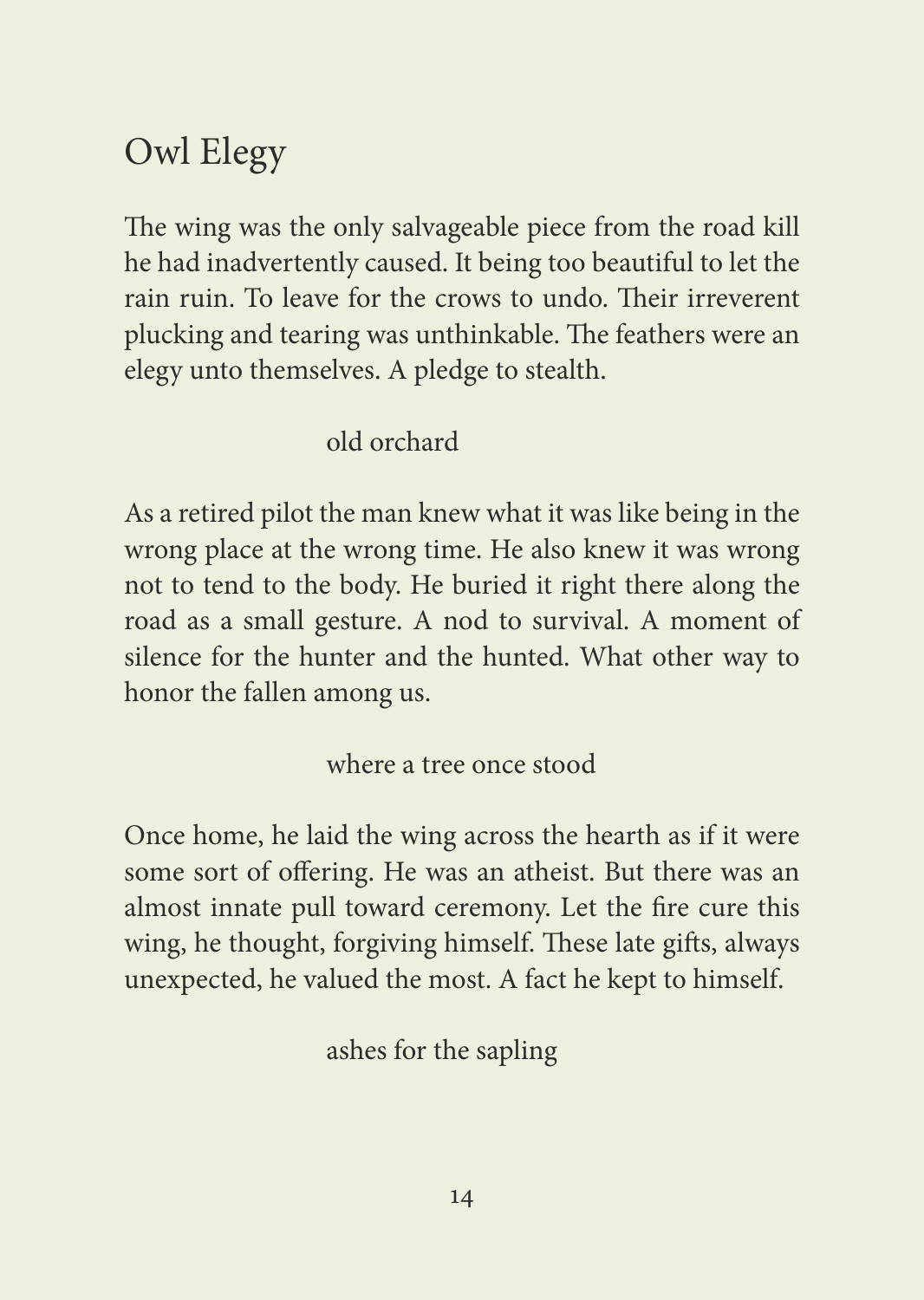#### No Patriot

Online my father bought a light to illuminate the flag on top of his new flagpole. It looks like a little flying saucer about the size of a dinner plate. The circular array of LEDs are a little bright I say testing it before I install the thing up there for everyone to see. They'll get used to it he says speaking of his busy-body neighbors. I attach the light by slipping the stem of the gold ball through the hole in the center of the plastic saucer locking the spaceship in place. The battery that keeps the solar strips alive lasts up to 18 months my father says reading aloud the instructions from China. Figures he says probably longer than I will. Together we look up just at the moment his little UFO pops to life. I have no way to gauge my father's pride. I am no veteran. I have never fired a gun. Together we say nothing and that amounts to something. A sort of pledge of allegiance neither of us have the words to share.

> so much respect after the fact tomb of the unknown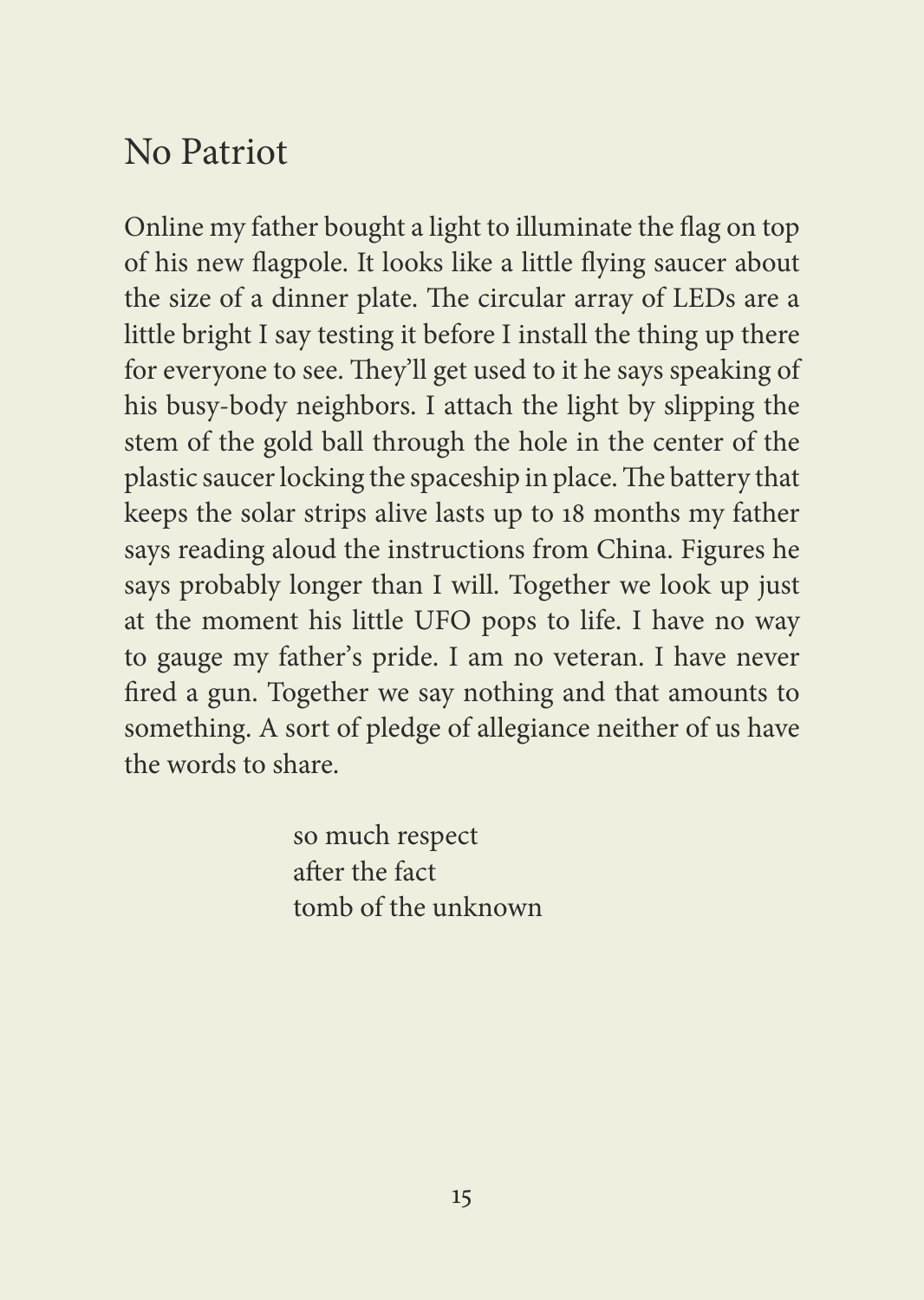### Bluethroat

A friend I admire is an avid birder. Certain migratory species will draw her out into "the field" for days. I don't know how she finds the time to spend so many hours peering through tiny binoculars happy at day's end to have captured a glimpse.

> relearning the notes of its song mocker

Maybe this whole birder thing is about unplugging, honing one's observational skills. A kind of professional development. It could be about that or just being quiet I suppose, like I am now pecking away at the keyboard.

> always the outlier a conversation among crows

I have noticed how the Baltimore Oriole's song twines the air into the most intricate melodic knots you could imagine. I have, stopped in traffic, rolled down my window to listen to its ornate message. A love note sung in calligraphy.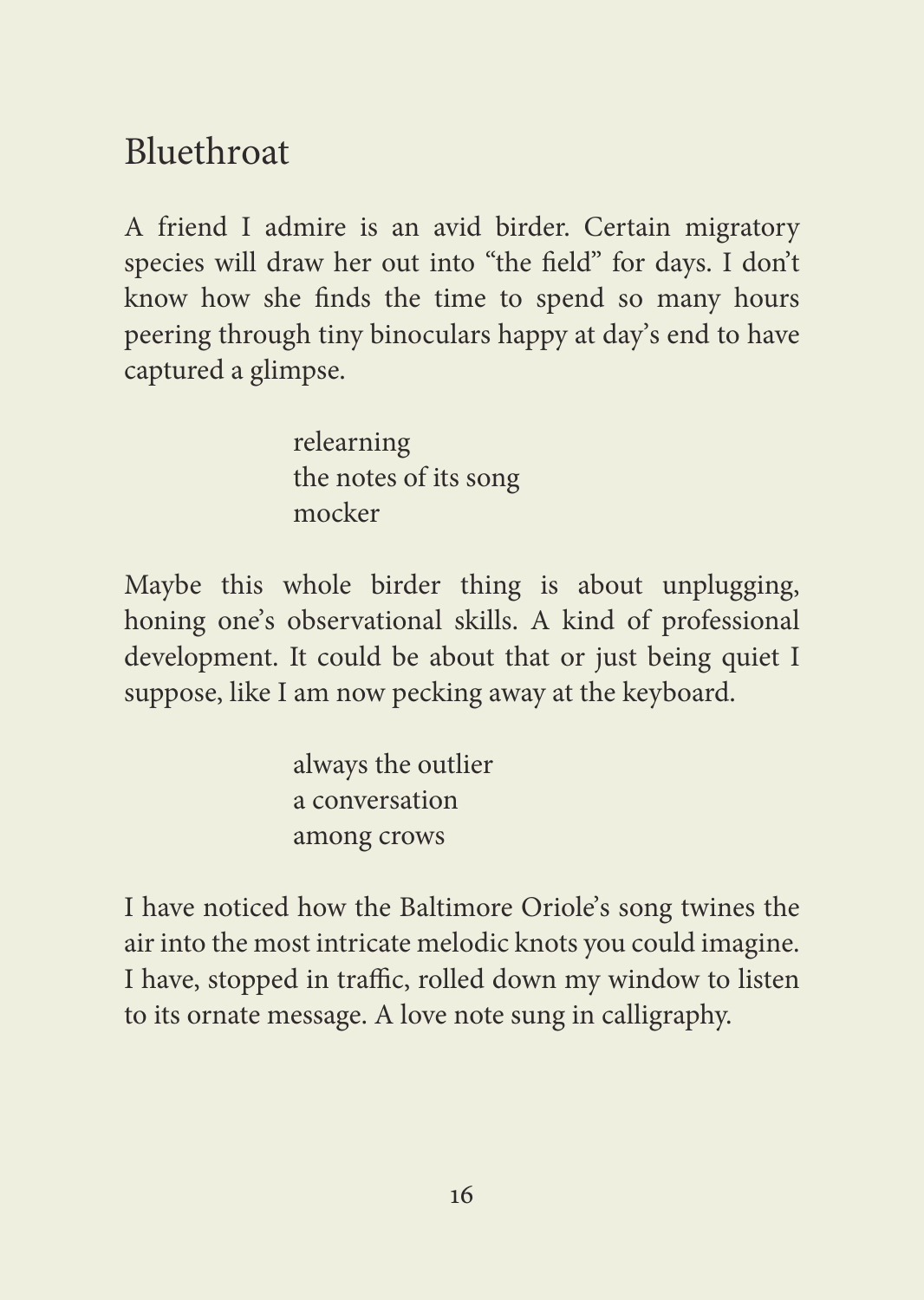cold front the chickadee in its black cap

With all those hours of quiet song in one's head there is no doubt a lot of time to think. About who we are. What we are. Where we are. The birds, I suspect, can just about tell us everything we need to know.

> each of us with one thing that's ours bluethroat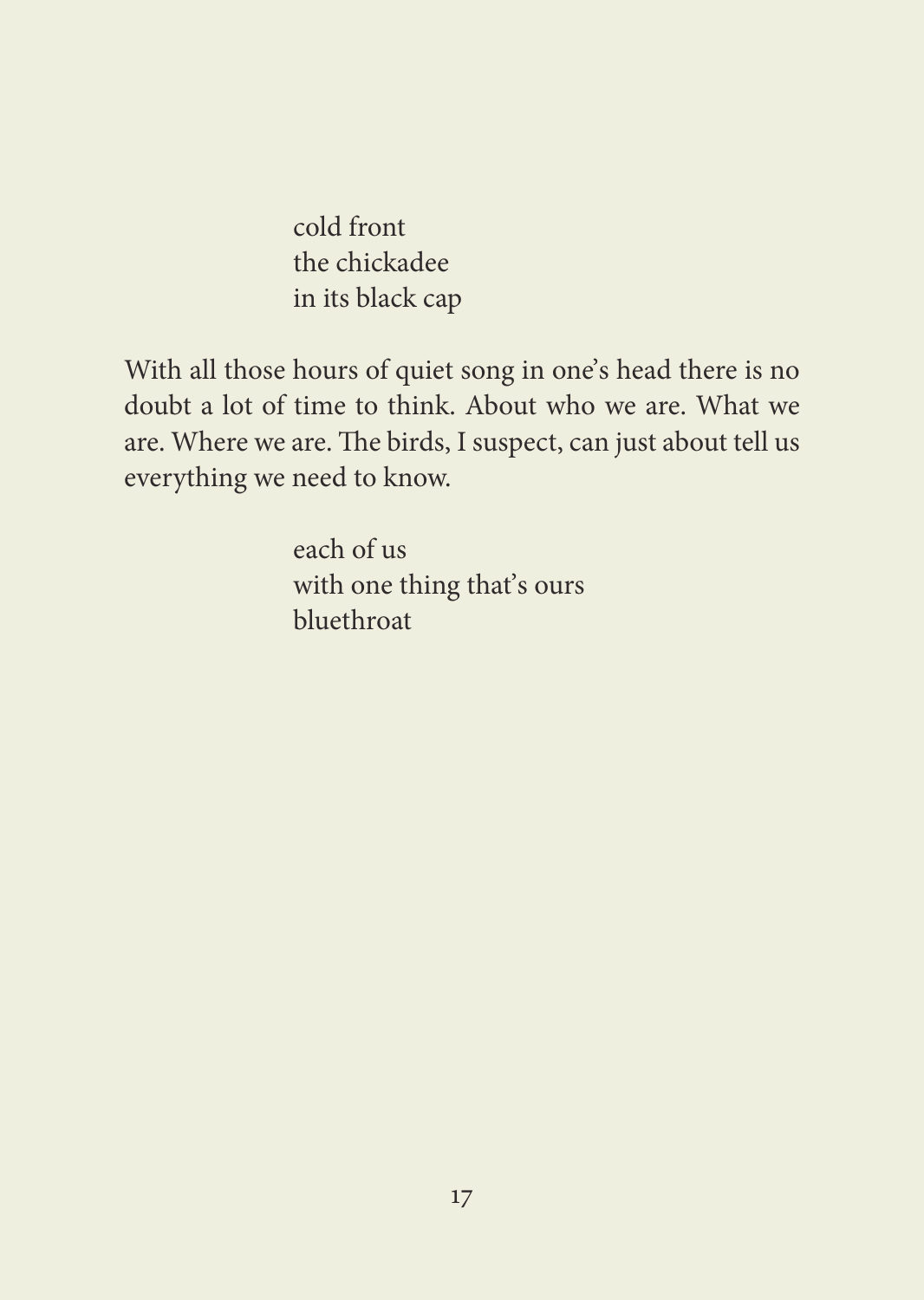### To a Friend Who Hasn't Written in Months

Writing is a kind of wealth. I mean the act of doing it. How rich we feel in the throes of it. How carefree and unbothered by our day-to-day drudgeries when we are racing atop a slew of ideas that have finally broken free under their own weight carrying us along on the ride of a lifetime. Or so it seems for a little while. Until we come to a stop. And the landscape is back to its still life existence.

painted turtles in full sun logging in

Sometimes, I wait at the window for a homecoming of even the fewest words strung together like a souvenir from another world. There is no other reward really. But the unexpected gift. Saying what only you can say. What no one else can say—even if they wanted to. No wonder writing always feels like a kind of singing. A celebration. Good writing I mean finds that flow and sweeps us up in it. We are picked up here and put down over there. Now that's transportation. You'll know when it's time to get moving.

rebuilt boardwalk every step a new view of debris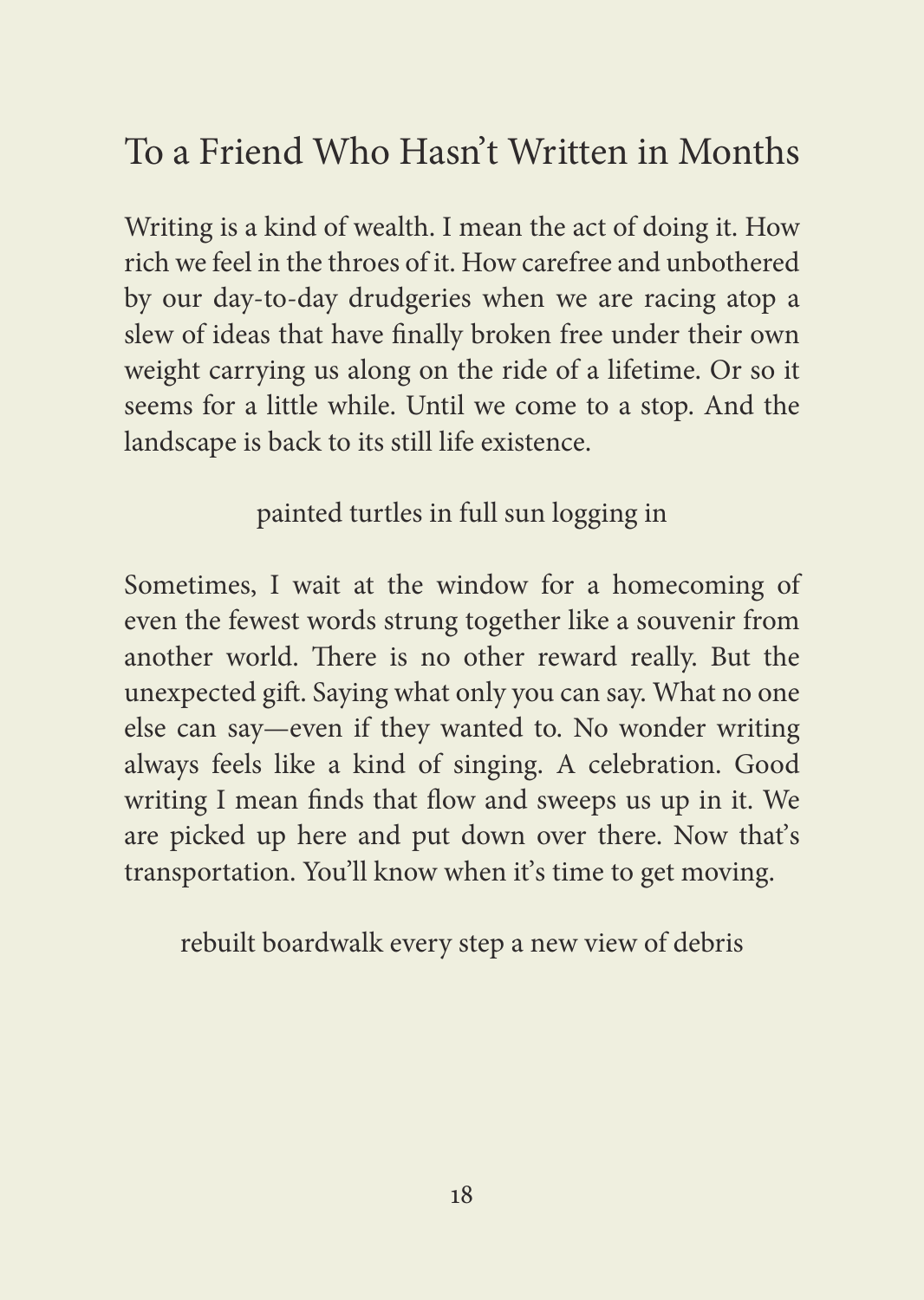## Tokens

1 It fits perfectly in the palm of my hand. The marble-sized 2 planet she needled from blue and green felt. Something she does as a pastime while watching the news, waiting for 4 dinner to finish in the oven. It calms her nerves when she can shape the coastline of Africa just so.

 I gave her a plastic polar bear figurine she might stick on her dashboard. Someone waiting at a red light in the hot sun might keep the arctic giants in mind and remember what has gone missing from the world.

We hadn't seen each other in many years. There was nothing either of us needed. Having reached the stage of life when we were getting rid of things, we had few wants.

I gave her hope. She gave me the world. Smaller hand-held versions to keep up with the times.

library book the person before me the person after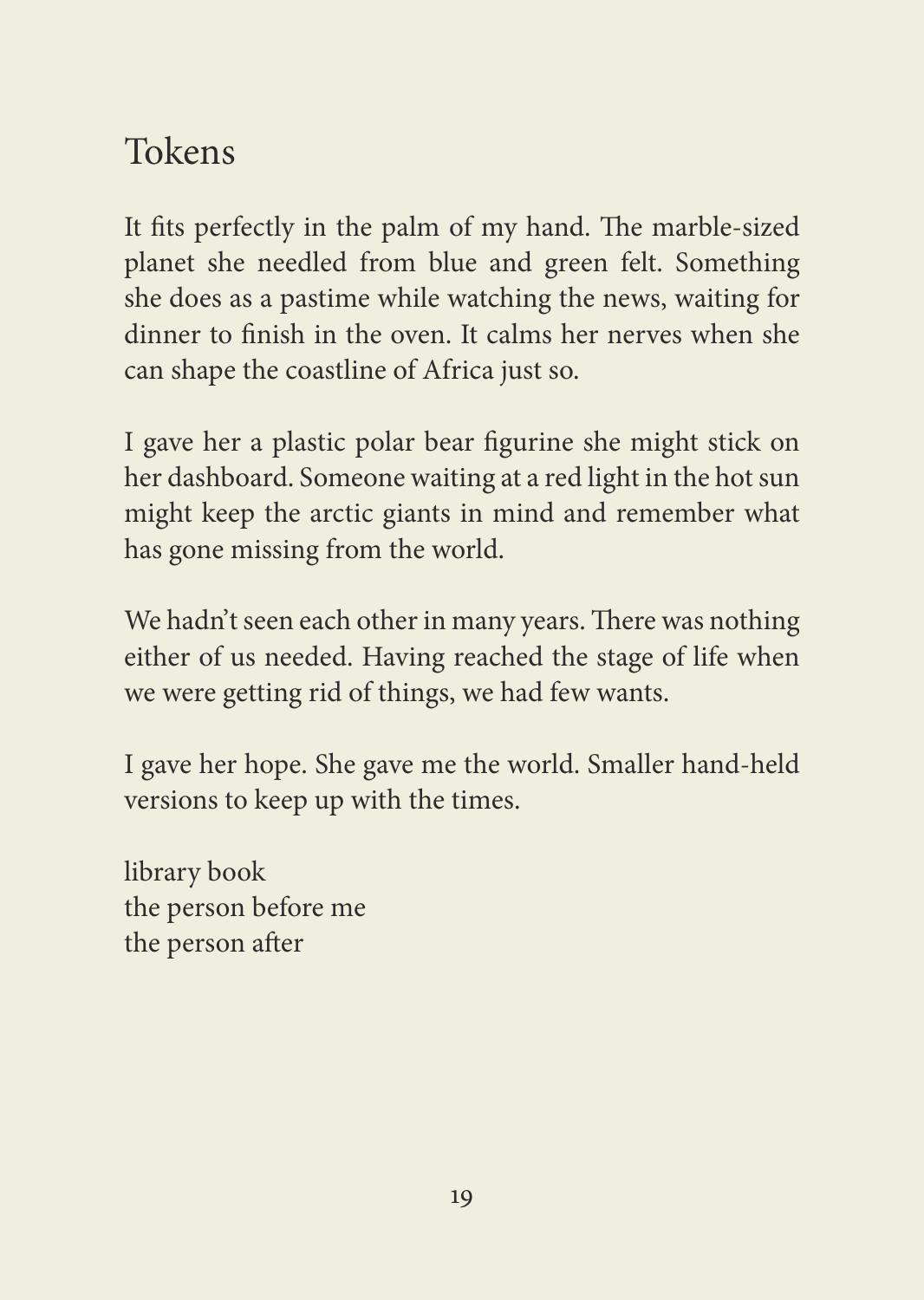## Elba

Dog packs prowl the streets scavenging whatever they can after everyone's in bed. It's not safe to sleep out in the open a local tells me. Climb a tree if you have to. So I do locking one strap of my backpack around a sturdy branch a good ten feet up. Mid-autumn. Enough leaves to hide me. Block the wind off the beaches. All these years exiled from that moment. Lost to the thrill of being surrounded by everything new and unknown. Wide-eyed, in-tune, alert to every movement. Circled by a survival instinct I had just begun to scratch the surface of.

sunlight flashing between boxcars old loves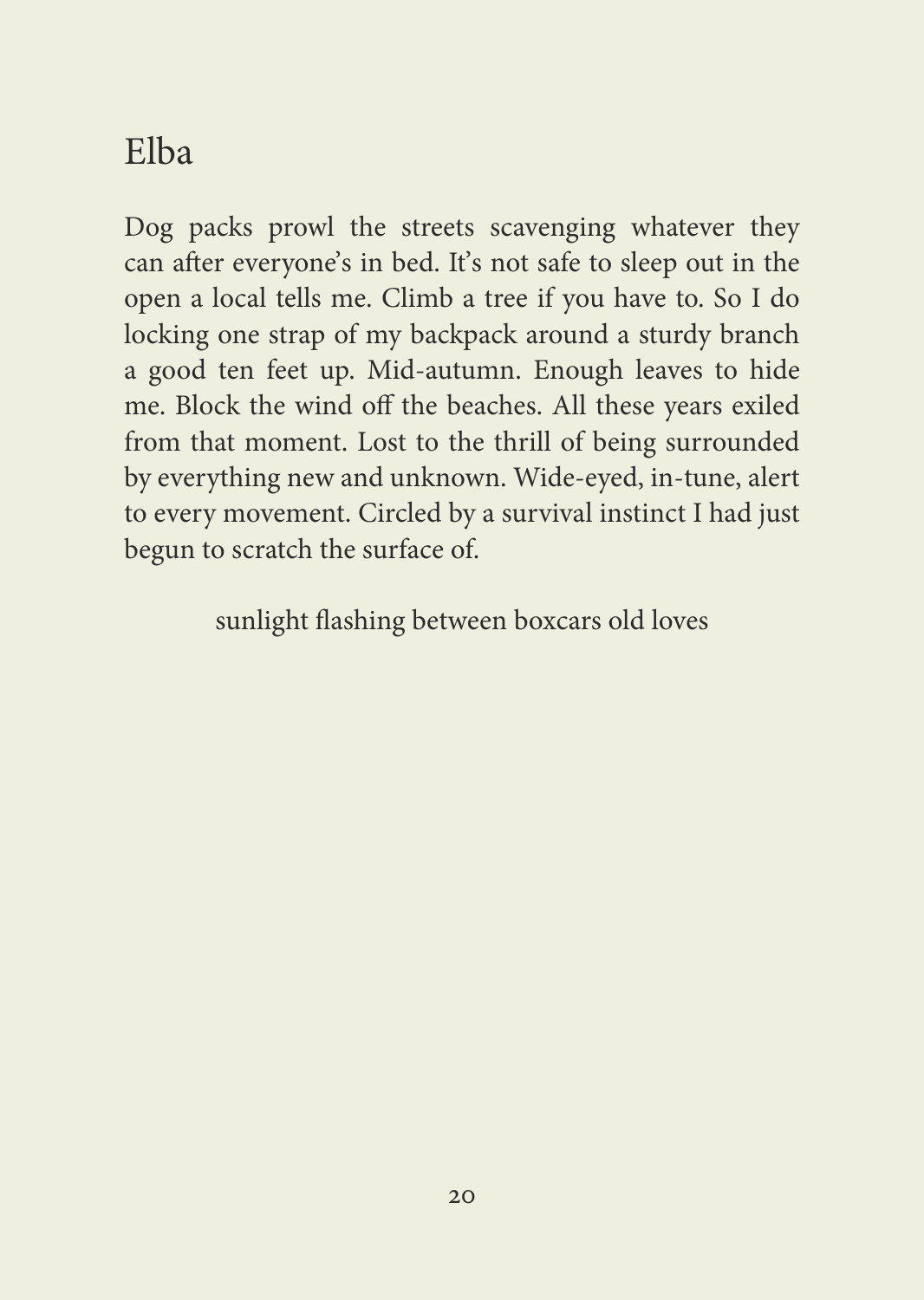## Cold Comfort

The deer are motionless under the low-hanging pines, easily mistaken for the trees themselves. Their sapling legs thin trunks losing sunlight. I only know to look a few hundred yards past our back fence because they've come here before. For the past few nights they have bedded down under what little canopy young pines provide at the edge of the woods. One deer reaches up to nibble a loose piece of bark. How could this ever be enough? Forecasters say single digits. The neighborhood is quiet. Everyone's inside standing over their stoves. Through bird binoculars I can see one deer fold in on itself, front legs first as if kissing the earth. Then the hind. It's like watching the closing scene of a play. No music. No dialogue. All slow, intentional action. The central character coming to terms with the gradual dark.

tracking their every up and down ridgeline coyotes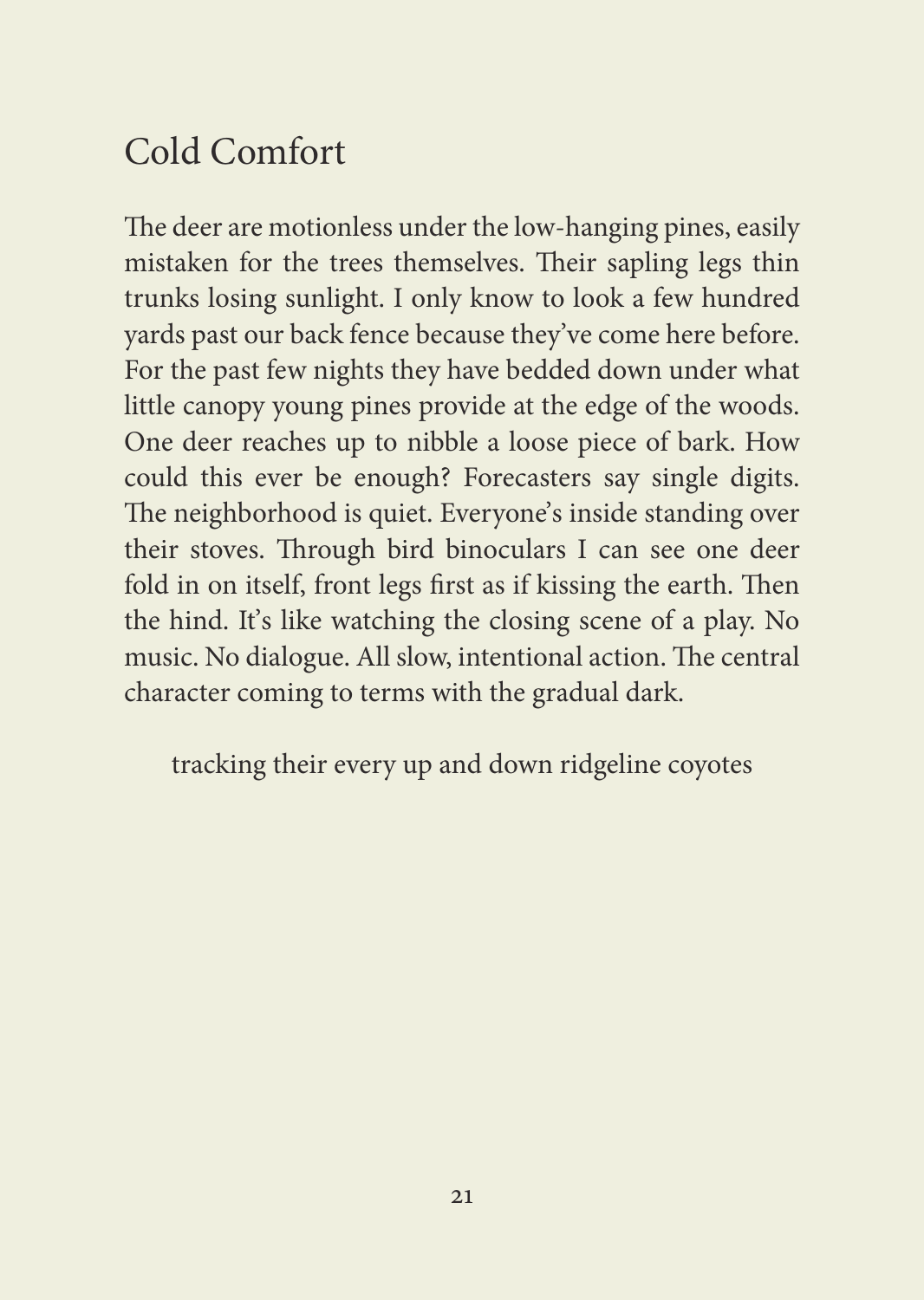## Contemplation

older than I think first firefly

The topography of the human brain is hills and valleys. Not the Big Sky sprawling landscape of the northern plains. More like a snow globe's heft of compact scenery. A woodland place with old-growth hemlocks whose offspring embrace the mossy banks of a stream. A stream that waterfalls its way into a series of graduated pools. Closer still, branching off on its own, a tiny tributary continues its steady drip of thoughts, half-thoughts, glimpses of things.

all day rain the window seat where I grew up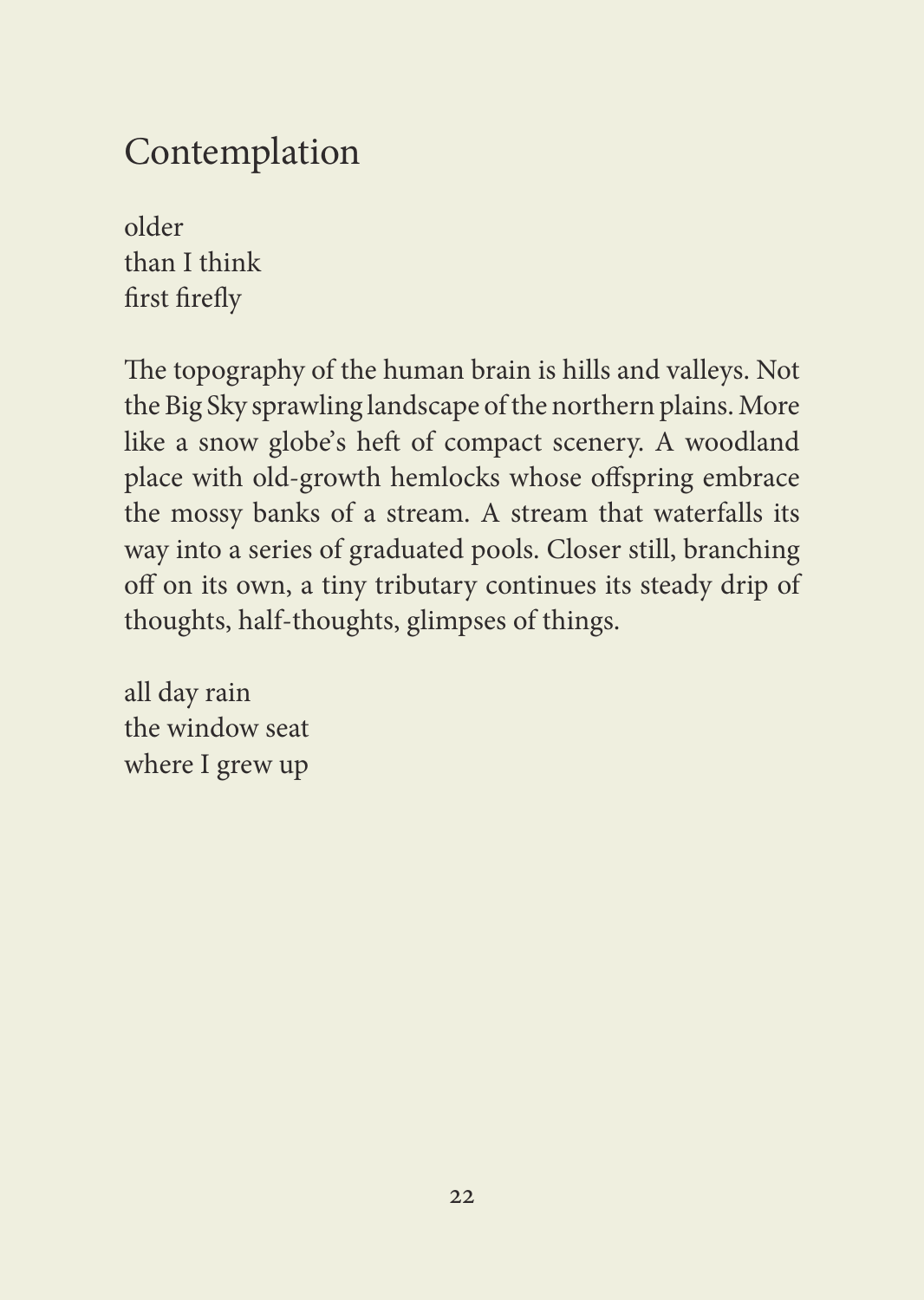## Interior Landscaping

Looking through the original glass window panes, you get that little wobble, like looking at an Impressionist landscape of trees and the mountains beyond. To live in a centuryold house, you have to accept a bit of distortion. Anything exposed to the elements this long is bound to show wear and tear. Still, the chamfered edges of the door moldings match throughout. The fluted newel post is solid oak and seems to know how to hold itself upright. The banister spindles show a craftsman's discipline, standing in alignment like soldiers on review. Thankfully, the paneled woodwork remains unpainted, displaying an almost flame-like grain. The tongueand-groove floors sit solid and level. No complaints. Inside one closet. a scrap of original wallpaper reveals a woodland scene with a folded deer under a tree. A child's room.

life expectancy a cicada climbs out of itself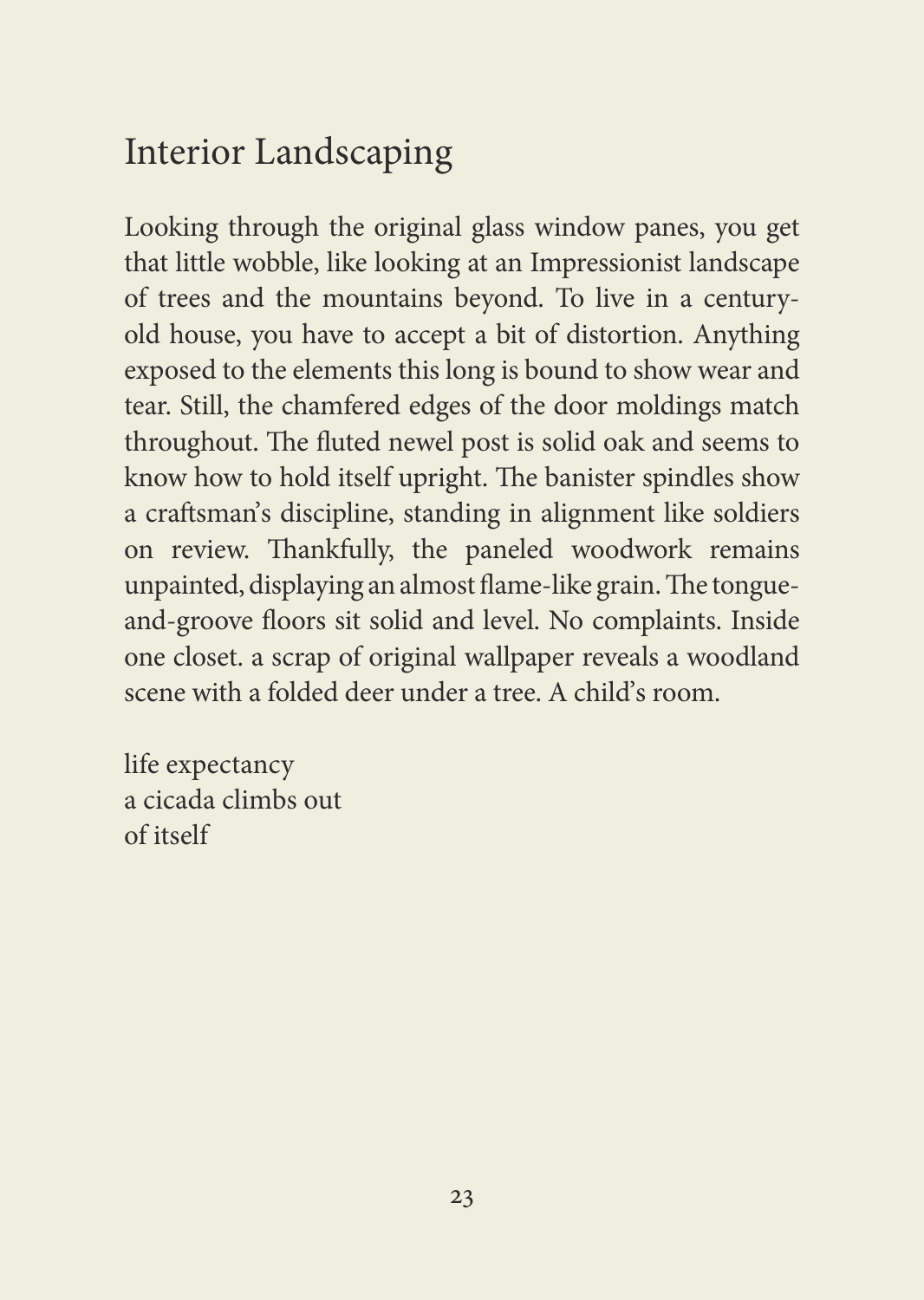### As Fate Would Have It

I know enough to keep quiet while the dog slides down the slope of the hill like an otter might a muddy riverbank. At the bottom she runs right back up as if life were a ride to do again and again. I know and I don't know. The hillside. The dog in her prime. The wildflowers that greet me here most every weekend. I know to be still as the dog shows me again how to let gravity take you for as long and as far as possible. This is how you relax your body to flow like the grass flows on a sunny hillside through patches of tiny orange flowers.

sidewalk penny as if luck could be carried off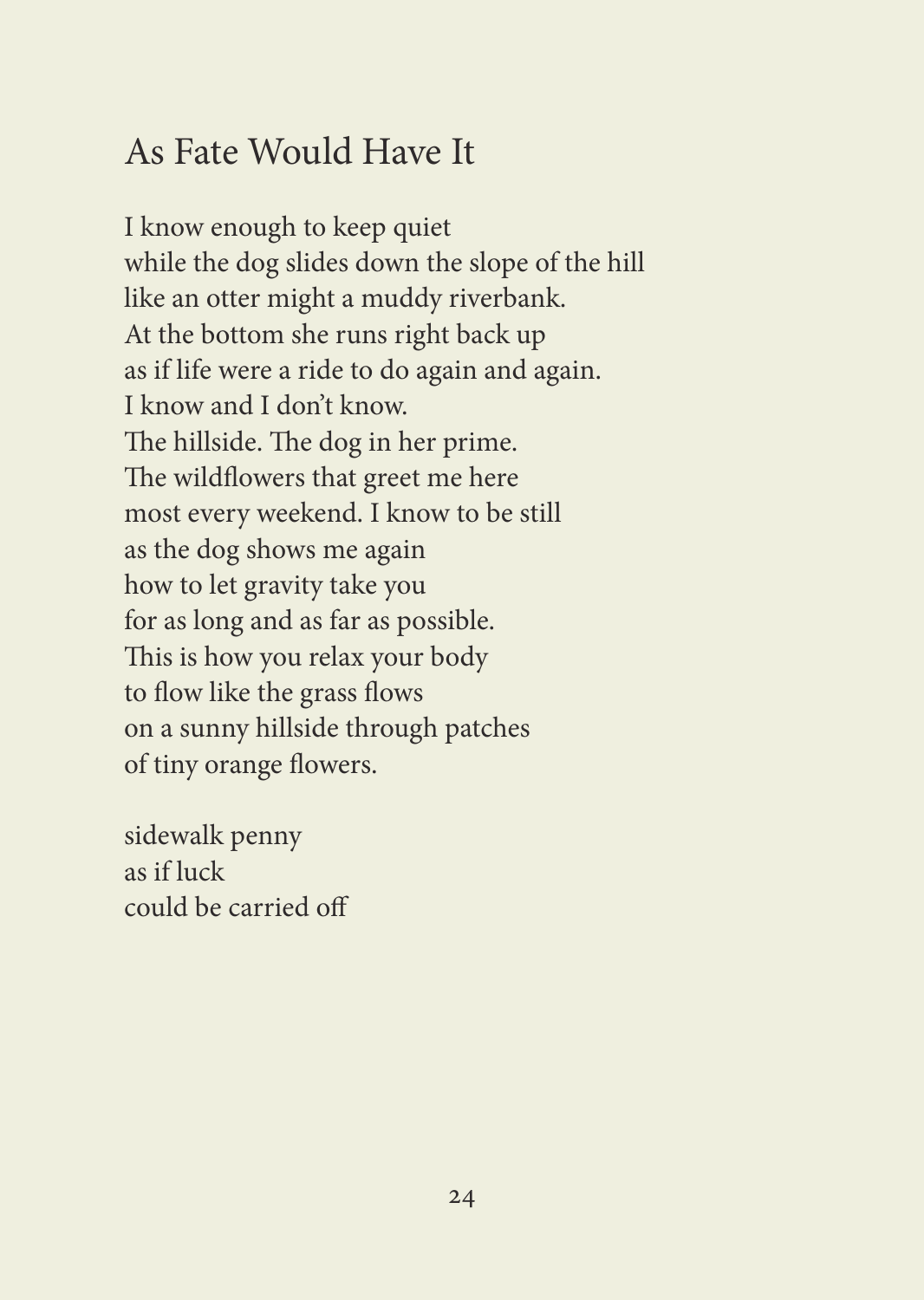#### Passages

I've been reading from an inherited library of poetry volumes and spiritual writings that belonged to an old friend. He lived a decidedly monastic lower-case life. A one cup, one bowl, one spoon kind of guy. His death, while not untimely, was unexpected—perhaps even by him. He left neither spouse, child nor will, so his belongings fell to his only sibling, who was somewhat estranged. She relied upon a few of her brother's friends to help clear out his sparsely furnished apartment, which we did over two somber weekends of relative strangeness.

#### owl

oak oval portal

In reading his books I discover something new about my friend: how earnest (one might say obsessive) he was in his reading practice. He marked up the margins of his books, circled words, and underlined whole paragraphs. Sometimes in different color micro felt-tip markers. The kind that bleed a bit if you hold the nib against the page a moment too long. My eyes track through the words toggling between the typed text and his scribbles. For a while we are having a conversation.

> an open door for the wind's company old habits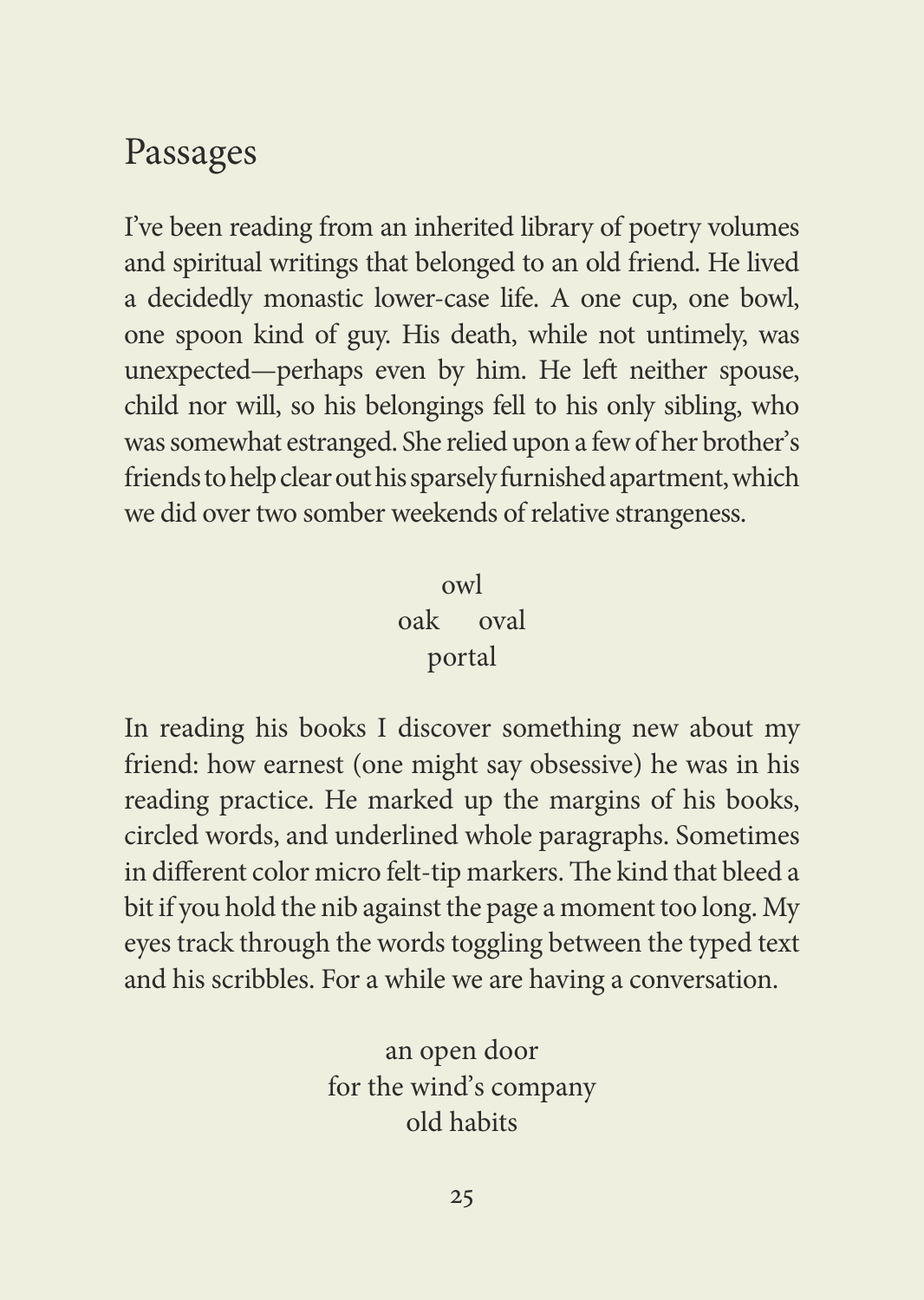## Nature Narration

The oak has exhaled its last long breath of the night tripping the cricket switch. They sing as if they know their time is near. If only I had a prayer for the yard trees surrendering everything. A chant to give back to the insects. A way of letting the world know I am listening. Grateful for these nights before the first hard freeze. Like the surge in energy my mother gave us not long before she died. Her old self sitting up carrying on. Eyelids heavy as if someone had forgotten to wind the clock key. The world neither changed nor falling apart. All of us back to old routines. Just like we were told growing up—tomorrow is another day. And now is no time to hang all your hopes.

the sky in my voice a morning greeting to a passer-by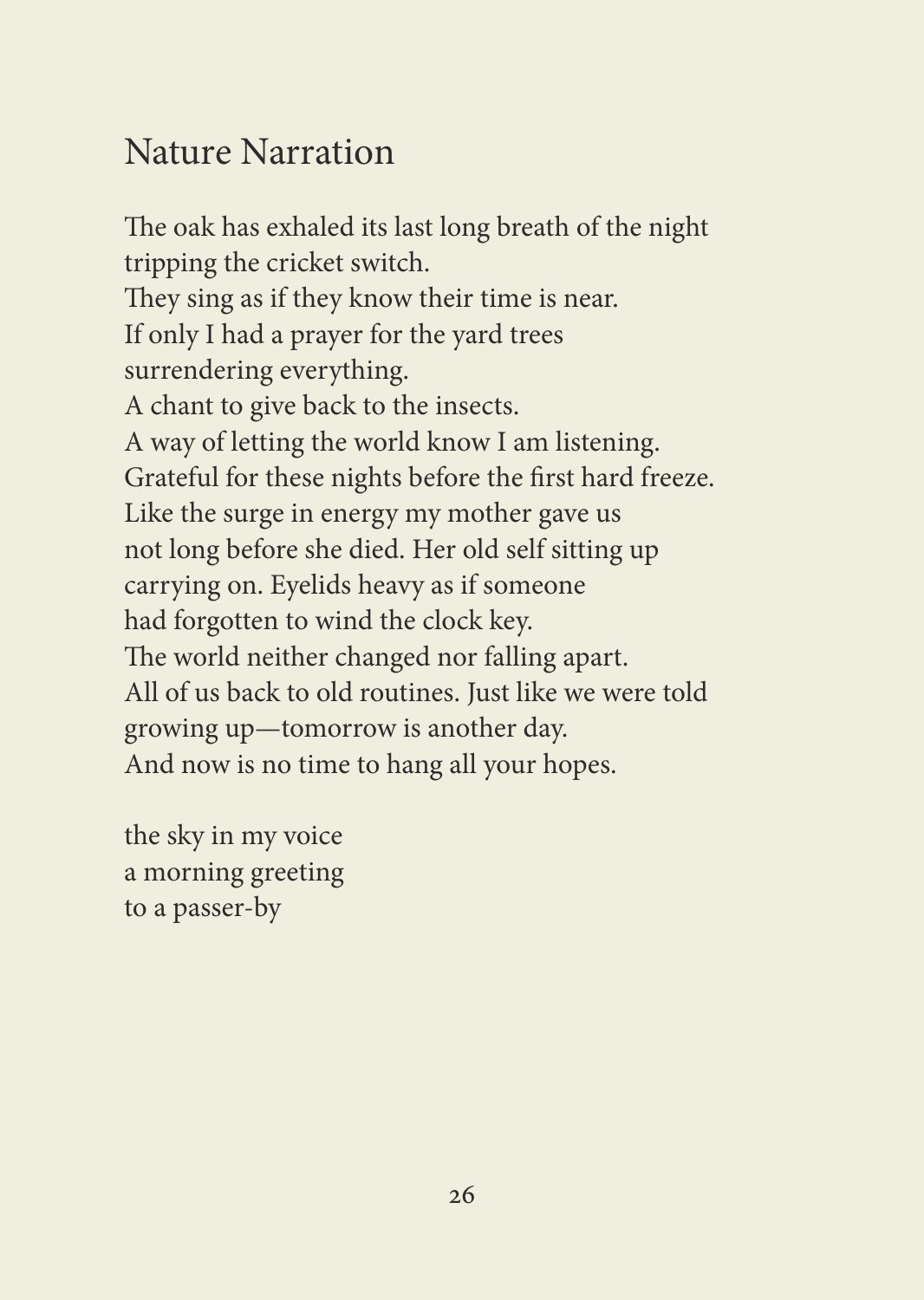## The Undiscovered Language of Stars

Some astronomy expert on the radio the other day says the Big Dipper is coming apart at the seams. I am not prepared for this type of news. Mass killings, tragic earthquakes, tsunami I can handle. But the stars. The very heavens coming unhinged.

#### a skip in the record

Apparently the seven stars that pin The Big Dipper together are moving in different directions. In a thousand years or so the handle of the ladle will most likely come loose spilling its eternity of darkness—a flood no one but a learned few will notice.

#### exactly where

In the meantime, what to do with this stumbled-upon factoid. This inevitable doom. I tuck it away like a magpie that has found a loose strand of Christmas tinsel. I keep it and turn it over trying it on for size. Ultimately I add it to my otherwise cluttered life of keepsakes. Striped stones, stray feathers, a perfect specimen of acorn with its checkered cap. Each is an ingredient to some secret recipe. Each is a word in a language I have either forgotten or never learned. A language that comes to me in pieces.

#### I remember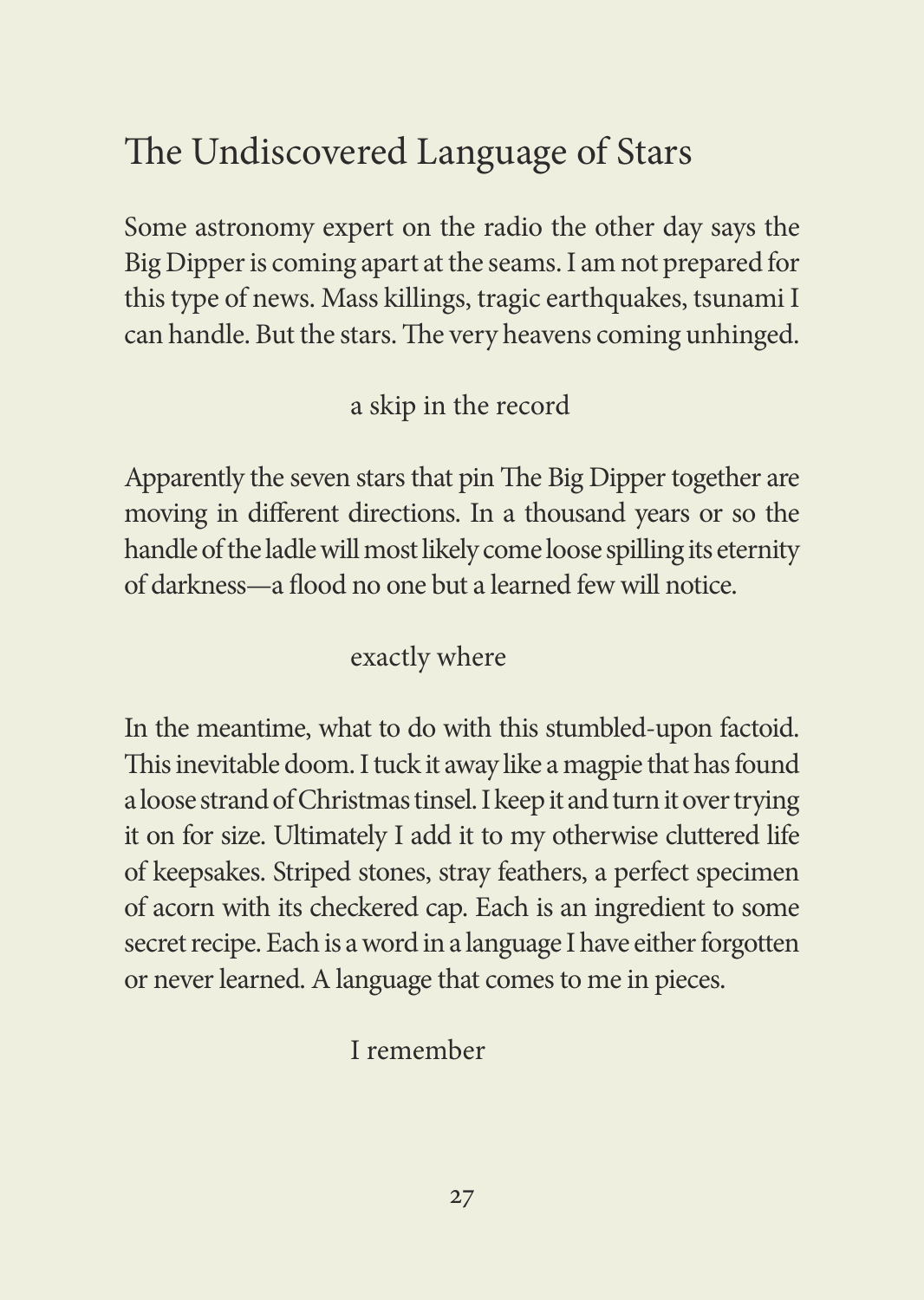## Ghost Caller

There is a phone booth in Japan where the living go to speak with the dead. It was not long after the tsunami's waves snatched her from his grip sweeping her away. Seated in the closed space of the phone booth he whispers so that only his wife can hear, the pores of the receiver pressed to his lips.

safe inside the sound of rain on a metal roof

Word reached others in similar despair. The phone booth was trending, went viral. Strangers began to arrive at the garden gate. They wanted to sit quietly alone in the man's wife's garden and speak to their own loved ones. The man called his wife and asked what she thought of this idea.

teacups hovering a hummingbird joins the party

The man laid a moonstone path out near the cliff's edge that afforded a safe and beautiful view of the Pacific. The sun continues to come and go. Rain visits often in the spring. The man's world he once thought was cut in half has doubled in size. His wife told him that one day his grief and his love would become one.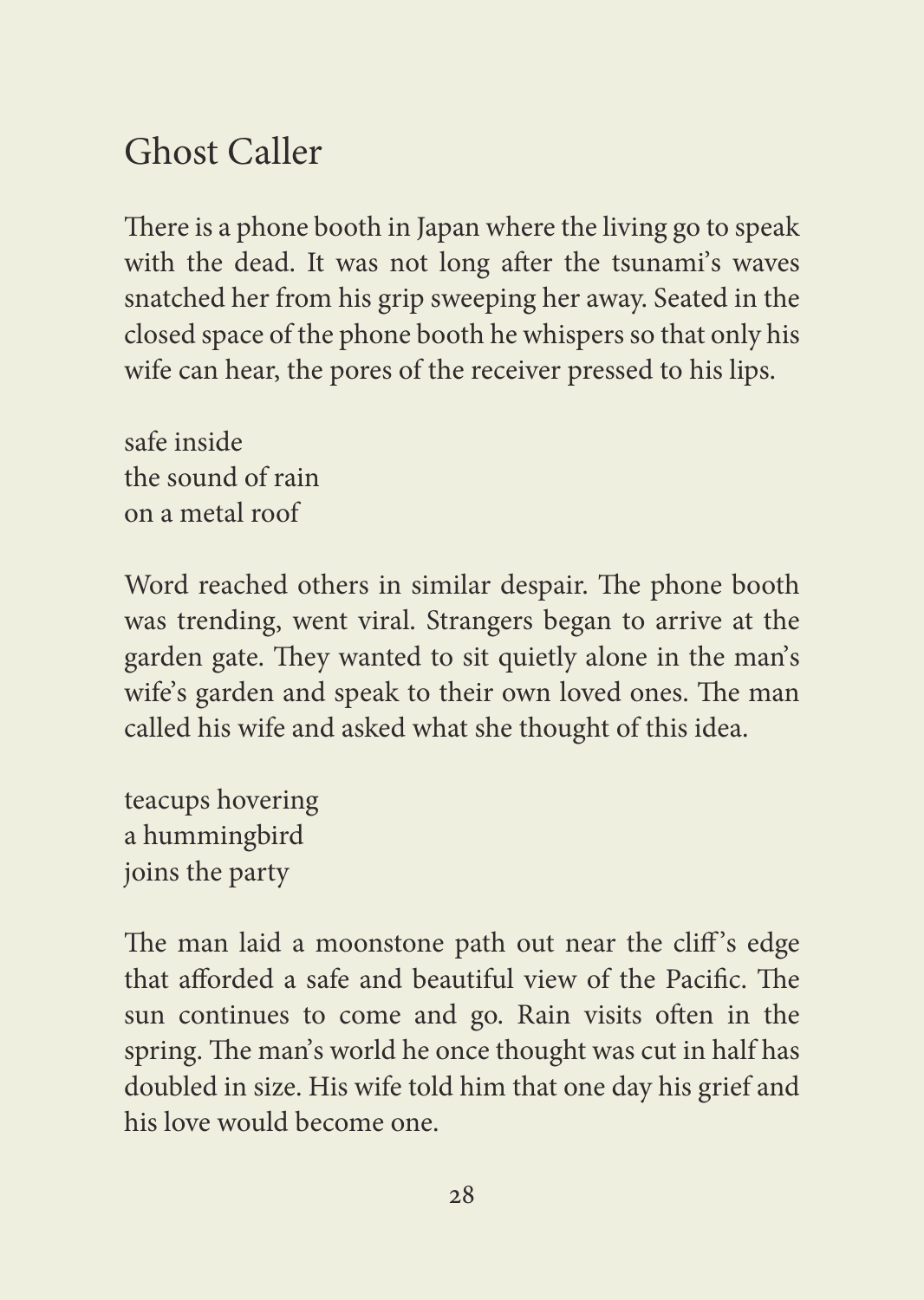lichen blooms every season on her gravestone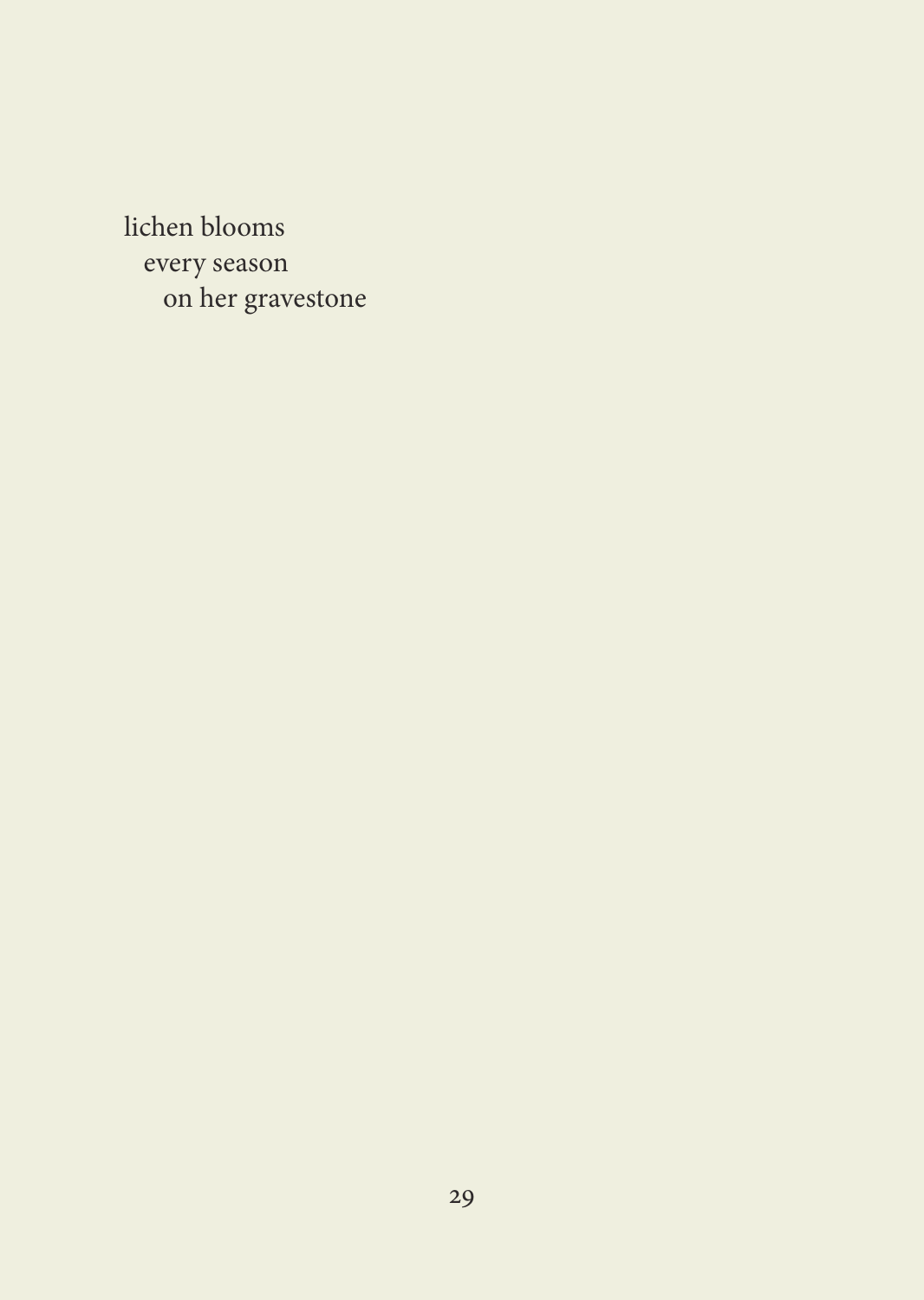## Victory Dashboard Road

I have passed the old orchard a hundred times before. The farmhouse right up at the road stands long-abandoned like a hitchhiker who has given up on getting there. Out back, the grass is waist-high between the trees. Unpruned branches block the way like construction barricades.

#### crosshatching

The surrounding woods have advanced, the flank of apple trees outnumbered and infiltrated with wild volunteers. A few branches snapped from the last kid or maybe a black bear that tried to climb into the tree's not-so-high canopy. Feasted on, nibbled at, lived in by squirrel, deer, fox, bear, rabbit, what have you. Bluebirds and flickers have filled the cavities that have opened up over time.

heart pine floorboards

There is a healing going on here. A return to what is wild. I stand witness, an actor moving from mark to mark with no lines to deliver. My only connection to this sacred ground is whatever loneliness I keep root-cellared inside. My need to tap into it every now and again. This place, the people who farmed here have all changed a long time ago into something else. And here I am no different, only somewhere else in the process.

autumn sunlight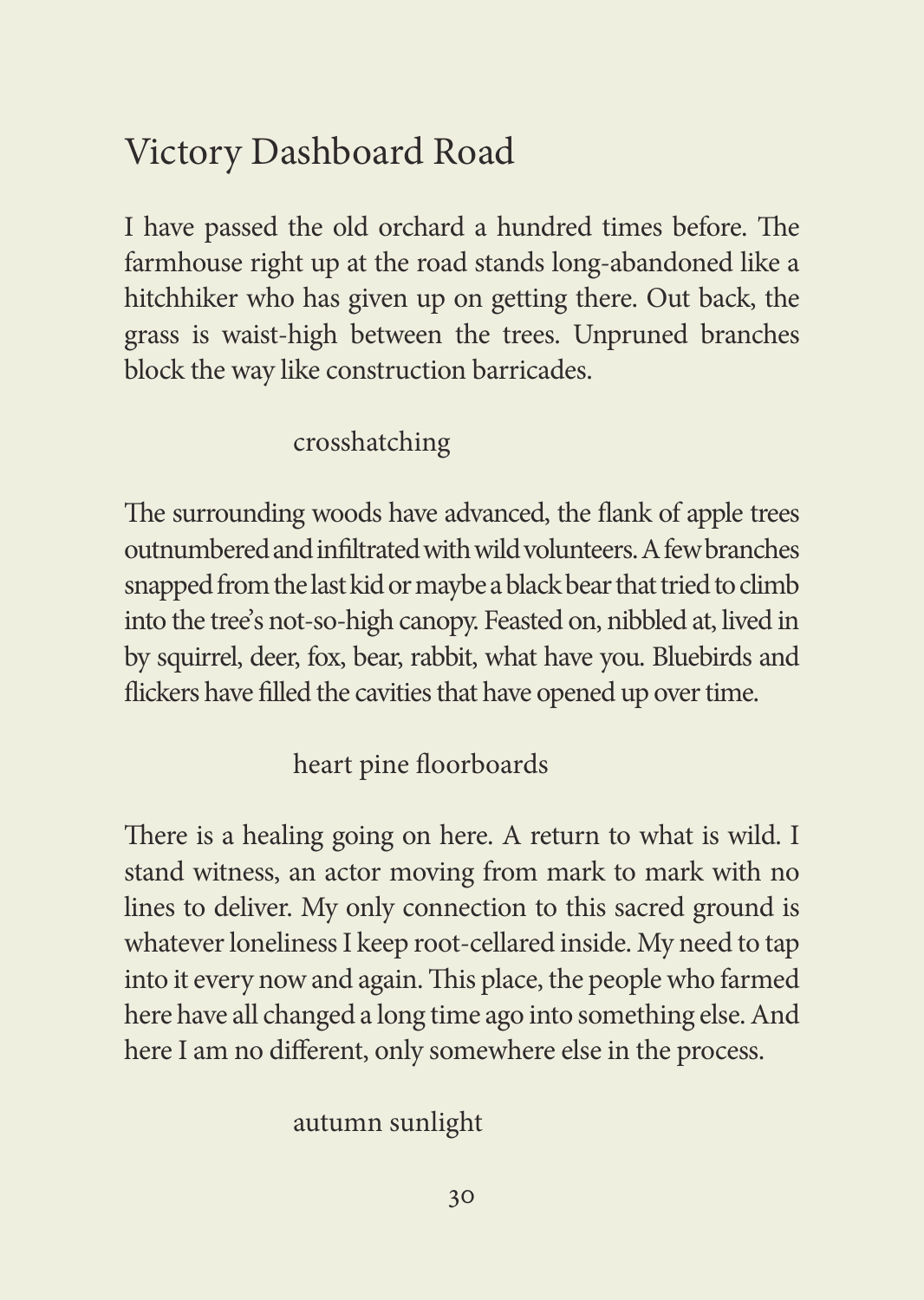## Acknowledgements

Thanks are due to the editors and publishers of the following publications in which present or earlier versions of these haibun previously appeared:

*Contemporary Haibun Online*, *Frogpond*, *Haibun Today*, and *Modern Haiku*.

"Nature Narration" received the Modern Haiku Award for Haibun, *Modern Haiku* 52.2, Summer 2021.